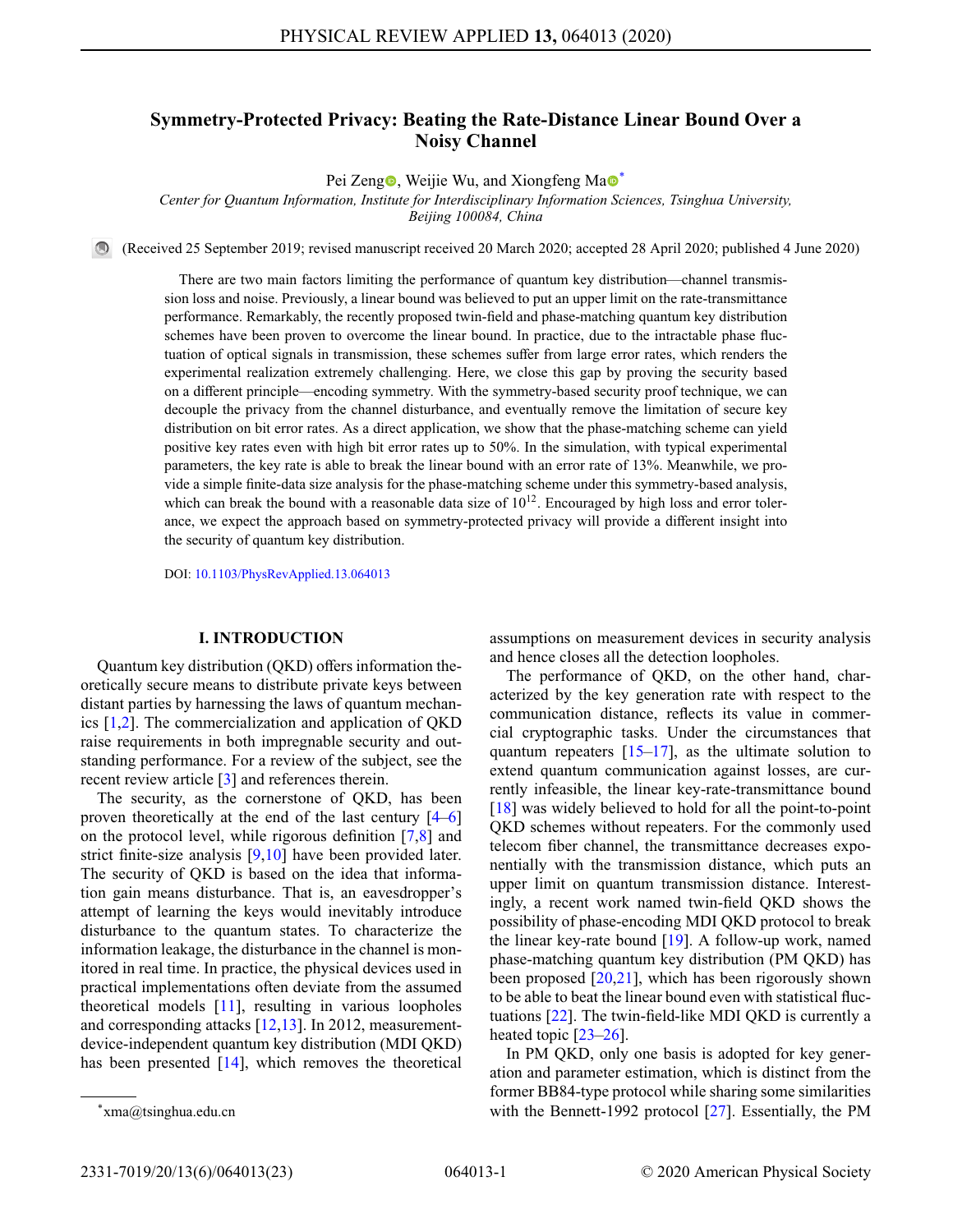QKD protocol can be viewed as an MDI version of the Bennett-1992 protocol [\[28\]](#page-21-23). To understand the security of PM QKD, we would resort to the nonorthogonality of the encoded state with  $0/\pi$  encoding. However, the analysis based on nonorthogonality usually cannot tolerate high channel losses.

In this work, for a generic MDI QKD model, we establish a connection between the encoding symmetry and privacy, which serves as a perspective of QKD security different from the conventional basis complementarity [\[29\]](#page-21-24). In this symmetry-based security proof, we first define symmetric states given certain encoding operations, then explore the realistic construction of symmetric states, and finally propose efficient methods to estimate the ratio of detection caused by symmetric states. For this generalized MDI QKD framework, the symmetric state can promise perfect privacy, i.e., with no information leakage. As a result, the amount of information leakage only depends on the state produced by the source and is irrelevant to the channel condition. A similar phenomenon is also observed in the round-robin differential-phase-shifting protocol [\[30\]](#page-21-25). The symmetry-based security proof allows higher error tolerance compared with the original BB84 protocol. Furthermore, we complete the finite-size analysis with an improved decoy-state method [\[31–](#page-22-0)[33\]](#page-22-1).

# **II. ENCODING SYMMETRY AND PERFECT PRIVACY**

To show the close relationship between encoding symmetry and privacy, we introduce a generalized MDI QKD framework. As is shown in Fig. [1,](#page-1-0) during each run, Alice and Bob start with a preshared bipartite state  $\rho_{AB}$ , where the systems held by Alice and Bob are denoted as *A* and *B*, respectively. They generate random bits  $\kappa_a$  and  $\kappa_b$  independently and apply  $U[k_{a(b)}] \equiv U^{k_{a(b)}}$  to their subsystem *A* and *B* separately, where  $U^2 = I$ . Then, the modulated state, denoted as  $\rho'_{AB}(\kappa_a, \kappa_b)$ , is sent to an untrusted party

<span id="page-1-0"></span>

FIG. 1. Schematic diagram of a generalized discrete-variable MDI QKD framework. Here we make no assumption on Alice's and Bob's sources or their encoding unitary operations. The only assumption is the symmetric property of the encoding operation, i.e.,  $U^2 = I$ .

Eve, who measures the joint state, aiming to discriminate whether  $\kappa_a = \kappa_b$  or  $\kappa_a \neq \kappa_b$ , and announces the detection result. In each round, Alice and Bob encode two-bit information, $\kappa_a$ ,  $\kappa_b$ , into the state  $\rho_{AB}$ . The encoded state  $\rho'_{AB}(\kappa_a, \kappa_b)$  can be written as

$$
\rho'_{AB}(\kappa_a, \kappa_b) = [U_A(\kappa_a) \otimes U_B(\kappa_b)] \rho_{AB} [U_A(\kappa_a) \otimes U_B(\kappa_b)]^{\dagger}.
$$
\n(1)

After many rounds, Alice and Bob generate random bit strings  $K_a$  and  $K_b$ , respectively. With the assistance of Eve's announcement and classical error correction, Bob reconciles his bit string  $K_b$  to  $K_a$ . They then perform privacy amplification on  $K_a$  to extract a private key.

Note that, we do not make any restriction on the dimension of the system *A* and *B* and the exact form of encoding operation *U*. The only reasonable assumption made on the source is that the encoding operation should be closed, i.e.,  $U^2 = I$ . We believe such a MDI QKD framework is able to cover a wide range of discrete-variable MDI QKD protocols.

Now, let us focus on a symmetric case, where the preshared state  $\rho_{AB}$  remains invariant under the transformation of encoding operation  $U_A \otimes U_B$ . That is, a pure state  $|\psi\rangle_{AB}$ is invariant under the encoding operation if

$$
|\psi\rangle_{AB} = U_A \otimes U_B |\psi\rangle_{AB}.
$$
 (2)

Then,  $|\psi\rangle_{AB}$  is an eigenstate of  $U_A \otimes U_B$ . Since  $(U_A \otimes$  $U_B$ <sup>2</sup> = *I*, the eigenvalue of  $U_A \otimes U_B$  is either +1 or −1. We name the eigenvalue +1 subspace of  $U_A \otimes U_B$  as the even space  $\mathcal{H}^{even}$  and the eigenvalue  $-1$  subspace as the odd space  $\mathcal{H}^{\text{odd}}$ . The states lie in  $\mathcal{H}^{\text{even}}$  are called even states and the states lie in  $H^{odd}$  are called odd states. Together they are called parity states. Obviously, a mixture of odd (even) states is still an odd (even) state.

 $\sum_i p_i |\psi_i\rangle \langle \psi_i|$ , where all the components  $\{|\psi_i\rangle\}$  are parity For a generic mixture of pure parity states,  $\rho_{AB}$  = states, it remains invariant under  $U_A \otimes U_B$ ,

$$
\rho'_{AB}(0,0) = \rho'_{AB}(1,1),
$$
  
\n
$$
\rho'_{AB}(0,1) = \rho'_{AB}(1,0).
$$
\n(3)

The raw key-bit information  $\kappa_a$  is "hidden" on the encoded state  $\rho'_{AB}(\kappa_a, \kappa_b)$ . However, when Eve holds the purification of  $\rho_{AB}$ , she may still learn  $\kappa_a$  from the encoded state. Without loss of generality, we consider a purification of  $(\rho_{AB}, |\Psi\rangle_{ABC} = \sum_i \sqrt{p_i} |\psi_i\rangle_{AB} |i\rangle_C$ , where system *C* is held by Eve. Under the encoding operation  $U_A \otimes U_B$ , all the odd and even state components of  $\{|\psi_i\rangle\}$  will gain a factor  $-1$ and 1, respectively. If there are only odd or even components in  $\rho_{AB}$ , the purified state  $|\Psi\rangle_{ABC}$  will keep unchanged under the encoding operation. On the other hand, the coexistence of odd and even components in  $\rho_{AB}$  will lead to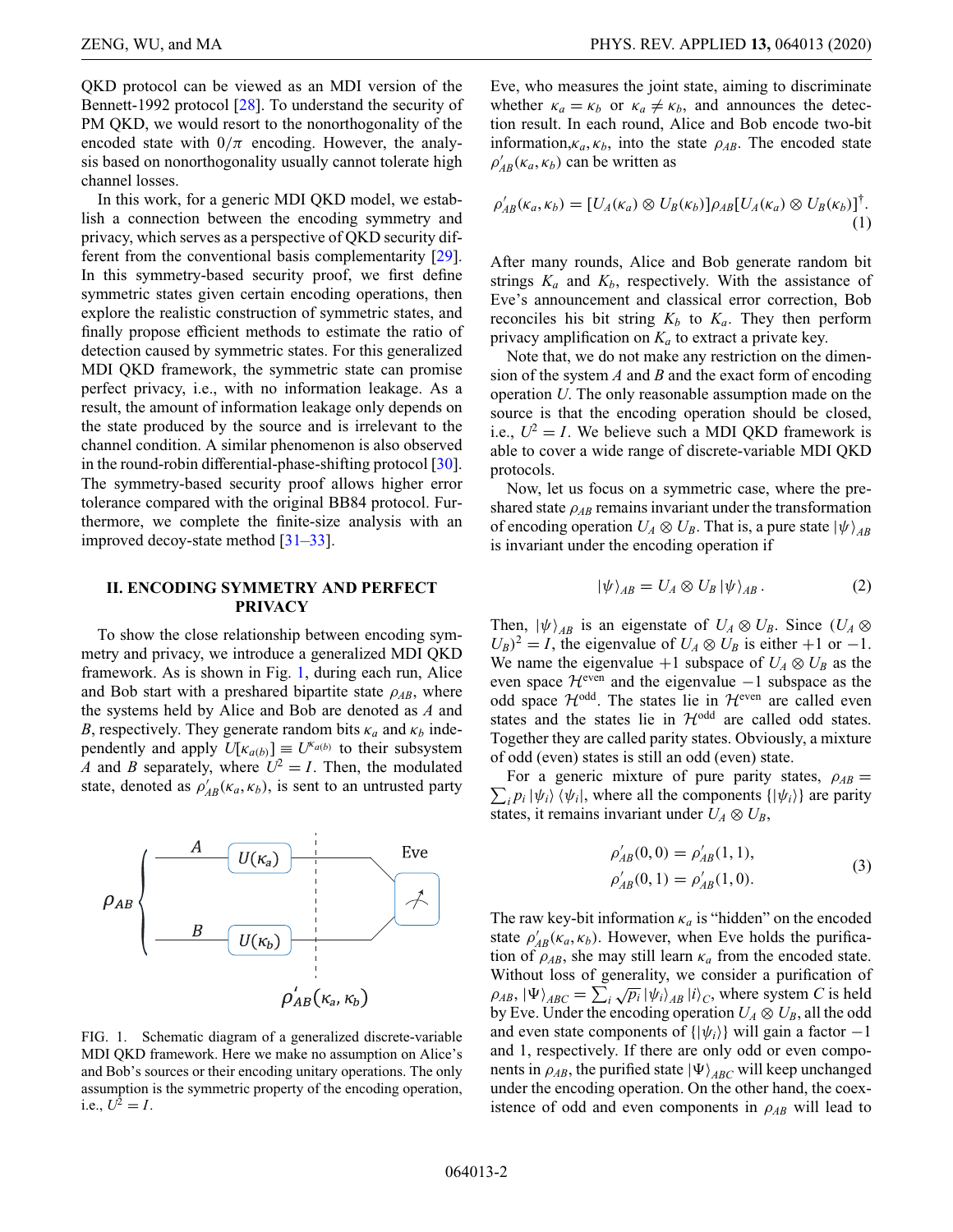a change of relative phase in  $|\Psi\rangle_{ABC}$ , allowing Eve to discriminate  $\rho'_{AB}(0,0)$  and  $\rho'_{AB}(1,1)$ .

To make the observations above rigorous, in Appendix [A,](#page-5-0) we analyze the security of QKD with symmetric encoding by employing a standard phase-error-correction approach [\[5](#page-21-26)[,6,](#page-21-4)[29\]](#page-21-24). When the input state  $\rho_{AB}$  is an (even or odd) parity state, the symmetric encoding shown in Fig. [1,](#page-1-0) provides perfect privacy, which is reflected as a zero phaseerror rate,  $E^{(ph)} = 0$ . Note that a similar result has been derived in a coherent-state-based twin-field QKD work using a different approach [\[34\]](#page-22-2).

**Theorem 1.** *In the protocol shown in Fig.* [1,](#page-1-0) *if Alice and Bob share an* (even *or* odd) *parity state* ρ*AB at the beginning of each* run, *then Eve has no information on Alice's* (or *Bob'*s) *encoded key bit* κ*<sup>a</sup> (or* κ*b*), *i.e., perfect privacy.*

To generalize the discussion, when Alice and Bob's preshared state  $\rho_{AB}$  is a mixture of even and odd state,

$$
\rho_{AB} = p_{\text{odd}}\rho_{\text{odd}} + p_{\text{even}}\rho_{\text{even}},\tag{4}
$$

then by applying Theorem 1, we can estimate the ratios of odd and even components causing effective detection,

$$
q_{\text{odd}} = p_{\text{odd}} \frac{Y_{\text{odd}}}{Q},
$$
  

$$
q_{\text{even}} = p_{\text{even}} \frac{Y_{\text{even}}}{Q},
$$
 (5)

where  $Y_{\text{odd}}$ ,  $Y_{\text{even}}$ , and  $Q$  are the successful detection probability of  $\rho_{\text{odd}}$ ,  $\rho_{\text{even}}$ , and  $\rho_{AB}$ , respectively. The phase-error rate is  $E^{(\text{ph})} = q_{\text{even}}$ . Therefore, the key rate is given by

$$
r = 1 - H(E) - H(q_{\text{even}}),\tag{6}
$$

where *E* is the quantum bit error rate. Here, we can see that as long as the final state postselected by successful detection is close to a parity state (either even or odd), the information leakage can be bounded.

# **III. IMPROVED ANALYSIS OF PHASE-MATCHING QUANTUM KEY DISTRIBUTION**

The problem for implementing symmetric encoding is that both the parity states  $\rho_{\text{odd}}$  and  $\rho_{\text{even}}$  are usually nonlocal. That is, they cannot be obtained by Alice and Bob via independent local state preparation. Thus, they will inevitably prepare a mixture of even and odd parity states in practice. The PM QKD protocol can be regarded as a special realization of symmetric encoding, where Alice and Bob construct the parity state-input  $\rho_{AB}$  using two optical modes based on independent laser sources. To construct parity state ρ*AB* from experimentally accessible coherent states, a natural way is to perform simultaneous  $0/\pi$  phase randomization on two coherent states  $\left(\sqrt{\mu_a}\right)_A$ ,  $\left(\sqrt{\mu_b}\right)_B$  to decouple the odd and even photon components.

For the convenience of parameter estimation, we consider the PM QKD protocol where Alice and Bob randomize the phase  $\phi$  on  $|\sqrt{\mu_a}e^{i\phi}\rangle_A$ ,  $|\sqrt{\mu_b}e^{i\phi}\rangle_B$  continuously so that the photon-number components  $\{|m, n\rangle\}_{m+n=k}$  are decoupled,

$$
\rho_{AB} = \sum_{k=0}^{\infty} p_k \rho_k, \tag{7}
$$

where  $\rho_k$  a pure parity state since it is a Fock state. The overall phase error of PM QKD is given by

<span id="page-2-0"></span>
$$
q_{\text{even}} = 1 - \sum_{k} q_{2k+1},
$$
 (8)

where  $q_k$  is the fraction of detection when Alice and Bob send out *k*-photon signals,

<span id="page-2-1"></span>
$$
q_k = P_{\mu_l}(k) \frac{Y_k}{Q_{\mu_l}}.\tag{9}
$$

Here  $\mu_t = \mu_a + \mu_b$ ;  $Y_k$  is the yield of *k*-photon component;  $Q_{\mu t}$  is the overall gain, i.e., the successful detection probability when Alice and Bob send out coherent lights with intensities of  $\mu_a$  and  $\mu_b$ , respectively; and  $P_{\mu}$ <sub>*k*</sub> $(k)$  =  $e^{-2\mu}(2\mu)^k/(k!)$  is the Poisson distribution. In order to estimate the information leakage, we only need to estimate the fraction of odd-state detections.

The simultaneous phase randomization is also nonlocal. To achieve this in practice, Alice and Bob first randomize the phase independently, and then postselect the pulses with the same random phase by phase announcement and sifting [\[35\]](#page-22-3). The overall privacy, characterized by the overall phase-error rate, will not change after the random-phase announcement [\[20](#page-21-17)[,22\]](#page-21-19), which indicates that simultaneous phase randomization can be replaced by independent phase randomization and postselection.

In each turn, Alice and Bob each generate a random phase  $\phi_{a(b)}$  and a random key bit  $\kappa_{a(b)}$ . They then modulate  $\psi_{a(b)}$  and a random key on  $\kappa_{a(b)}$ . They then modulate<br>their coherent pulse  $|\sqrt{\mu_{a(b)}}\rangle$  by a phase  $[\phi_{a(b)} + \pi \kappa_{a(b)}].$ After Eve announces the detection result, they announce the random phases  $\phi_{a(b)}$  to group the signals with the same random-phase difference. From the detection result, they estimate the information leakage and extract the keys from the encoding bits. In practice, the continuous phase randomization can be replaced with discrete randomization [\[36\]](#page-22-4). The detailed analysis of PM QKD with phase postselection and discrete phase randomization is presented in Appendix [B.](#page-10-0)

In discrete-phase encoding, Alice and Bob randomly pick up one of the *D* phases equally distributed in  $[0, 2\pi)$ . They announce the discrete random phase  $\phi_a =$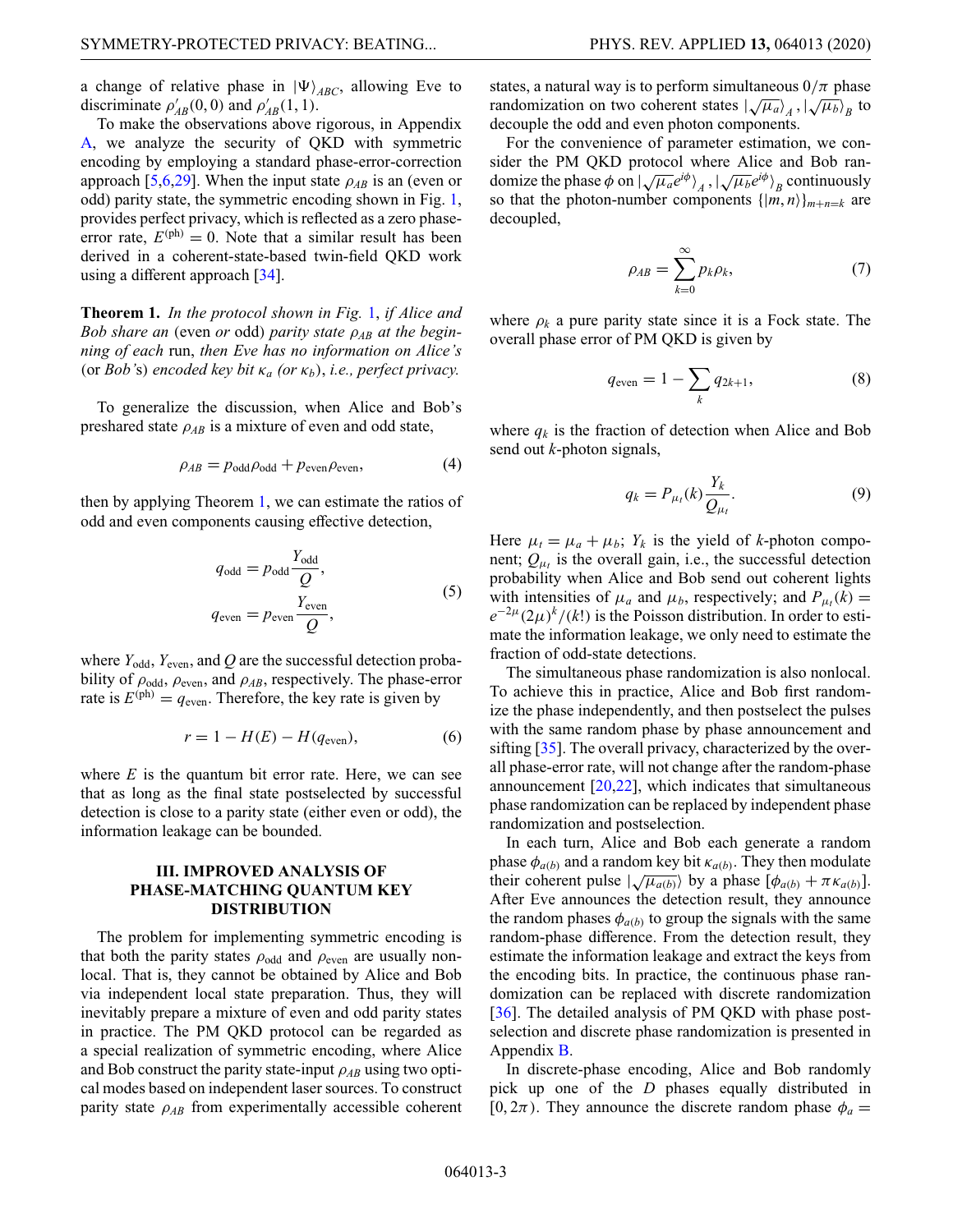$(2\pi/D)j_a$  and  $\phi_b = (2\pi/D)j_b$  with the indexes  $j_{a(b)} =$  $0, 1, \ldots, D-1$ . Based on the random-phase difference, they group the signals by  $j_s = (j_b - j_a) \text{ mod } (D/2)$ . For example, when *D* = 16, the signals with  $j_b - j_a = 1$  and 9 are in the same group. After grouping, there is *D*/2 groups with the label of  $j_s = 0, 1, \ldots, D/2 - 1$ . In the ideal case, the signals with  $j_s = 0$  are the signals with matched phase. For the signals with  $j_s \neq 0$ , there is an intrinsic mismatched phase  $\phi_{\delta}$ . It is conservative to regard  $\phi_{\delta}$  being caused by Eve in security analysis. For each group of data, the information leakage can be bounded by  $q_{\text{even}}$  in Eq. [\(8\),](#page-2-0) regardless of Eve's measurement setting or the bit error rates.

Thanks to this decoupled relationship between privacy and channel disturbance, we can improve the postprocessing step by utilizing the unaligned data with  $j_s \neq 0$ . Alice and Bob first reconcile their sifted raw key bits  $K_a$  and  $K_b$ for each group *js* separately. If the error rate in a group of data is too large, they can simply discard that group. Denote the group set *J* to be the set of remaining phasegroup indexes  $\{j_s\}$ . That is, if  $j_s \in J$ , then the phase group *js* is kept for key generation. They then estimate the even photon fraction  $q_{\text{even}}$  for all the remaining data and perform privacy amplification. Note that  $q_{\text{even}}$  is the same for different data group *js*. The overall key rate of PM QKD, taking the phase sifting and loss into account, is given by

$$
R = \frac{2Q_{\mu}}{D} \sum_{j_s \in J} \left[ 1 - H(q_{\text{even}}) - fH(E_{j_s}) \right], \qquad (10)
$$

where  $f$  is the error-correction efficiency, and  $E_{j_s}$  is the bit error rate of phase group  $j_s$  with  $\mu_{i_a} = \mu_{i_b} = \mu/2$ . In the experiment, all the parameters in Eq.  $(10)$  can be directly obtained except for  $q_{\text{even}}$ , which needs to be bounded by the decoy-state method. It has been shown in the literature that with the infinite decoy-state method [\[32\]](#page-22-5), all the parameters, including  $q_{\text{even}}$  can be estimated accurately [\[20](#page-21-17)[,21\]](#page-21-18).

#### **IV. ROBUSTNESS TO LOSS AND NOISE**

To test the capability to tolerate high noises, we simulate the performance of PM QKD in the asymptotic limit, under a different level of misalignment errors, with  $D = 16$  discrete phases. In the simulation model, there are three major error sources: the system misalignment error  $e_d$ , caused by phase fluctuation and system misalignment; the background error, caused by dark counts  $p_d$ ; and the mismatch error  $e_{\Delta}(i_s)$  caused by the intrinsic mismatch for different phase groups,

$$
e_{\Delta}(j_s) = \begin{cases} \sin^2\left(\frac{\pi j_s}{D}\right), & 0 \le j_s \le \frac{D}{4}, \\ \sin^2\left(\frac{\pi}{2} - \frac{\pi j_s}{D}\right), & \frac{D}{4} < j_s \le \frac{D}{2} - 1, \end{cases}
$$
(11)

which is related to the index deviation  $0 \le j_s \le D/2 - 1$ . The overall bit error rate  $E_{\mu}^{(j_s)}$  is then given by

$$
E_{\mu}^{(j_s)} = \min\left( \{p_d + \eta \mu [e_{\Delta}(j_s) + e_d] \} \frac{e^{-\eta \mu}}{Q_{\mu}}, 0.5 \right), \quad (12)
$$

where  $\eta$  is the transmittance.

In practice, the phase drift caused by lasers and fiber links will degrade the performance of PM QKD. To avoid the effect caused by phase drift, one demanding way is to introduce active feedback and phase locking. Another enhancement is to introduce the phase postcompensation method [\[20\]](#page-21-17), where Alice and Bob can estimate the phase drift  $\phi_{\delta}$  by strong light pulses, record it, and take it into account in the sifting step. Suppose the phase drift is slow, then Alice and Bob are able to figure out the closest discrete phase  $\phi_i \equiv (2\pi/D)j$  to  $\phi_\delta$ . Denote the index of the closest discrete phase as  $j_{\delta}$ . During the sifting step, Alice and Bob modify the definition of  $j_s$  to  $j_s = j_a - j_b - j_\delta$ . In this sense, Alice and Bob "postcompensate" the effect caused by phase drift.

<span id="page-3-0"></span>With the parameters given in Table [I,](#page-3-1) we simulate the asymptotic key-rate performance under the setting of system misalignment error rates *ed* of 1, 5, 9, and 13%. Note that the normal symmetric BB84 protocol cannot yield any positive key rate under the misalignment error  $e_d \geq 11\%$ . From Fig. [2,](#page-4-0) one can see, even if  $e_d = 13\%$ , the key rate of PM QKD is still able to surpasses the linear bound when  $l > 330$  km. This illustrates the robustness of PM QKD against both noisy and lossy channels. In an extreme case when the source-light intensity  $\mu \to 0$  and the dark count of the detector  $p_d = 0$ , the single photon fraction among all the detected signal  $q_1 \rightarrow 1$  according to Eq. [\(9\),](#page-2-1) hence the phase-error rate  $E^{(ph)} \rightarrow 0$ . In this case, the key rate of PM QKD is positive even when the bit error  $E_{\mu}^{(j_s)}$  is close to 50%. In Appendix [D,](#page-19-0) we compare our analysis to the one in the literature [\[20\]](#page-21-17) and demonstrate its advantage when *ed* gets larger.

<span id="page-3-1"></span>TABLE I. List of parameters for the simulations shown in Figs. [2](#page-4-0) and [3.](#page-4-1) The failure probability  $\epsilon$  and sending rounds N is used for the finite data-size analysis in Fig. [3.](#page-4-1)

| Parameters                                    | Values                                   |
|-----------------------------------------------|------------------------------------------|
| Dark count rate $p_d$                         | $1 \times 10^{-8}$                       |
| Error-correction efficiency $f$               | 1.1                                      |
| Detector efficiency $\eta_d$                  | 20%                                      |
| Number of phase slices $D$                    | 16                                       |
| BB84 misalignment error $e_A^{(\text{BB84})}$ | $1.5\%$                                  |
| Failure probability $\epsilon$                | $1.7 \times 10^{-10}$                    |
| Sending rounds $N$                            | $1 \times 10^{12}$ or $1 \times 10^{13}$ |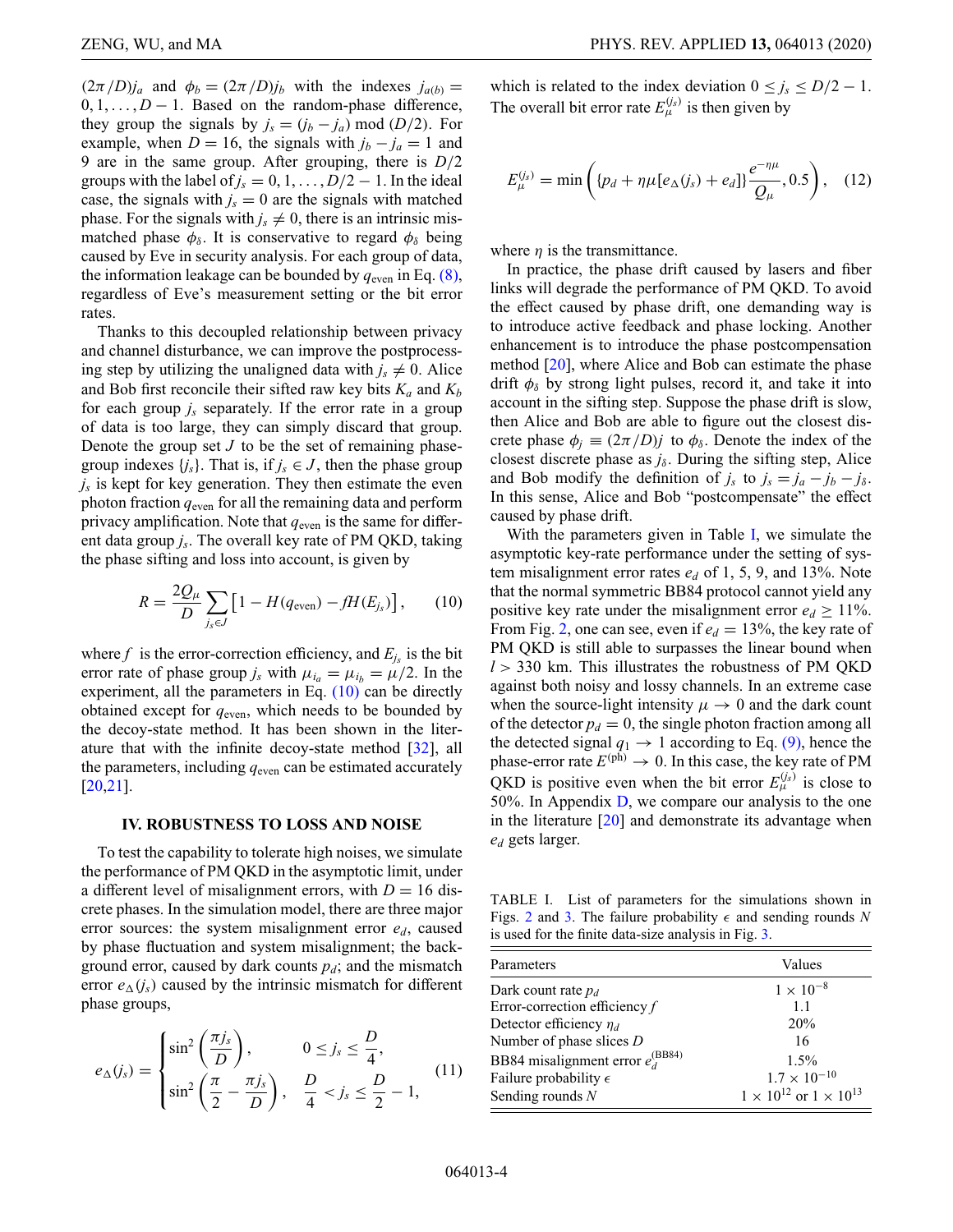<span id="page-4-0"></span>

FIG. 2. Rate-distance performance of PM QKD under different system misalignment error rates  $e_d$ . For BB84,  $e_d = 1.5\%$ . The nonsmooth point indicates the places where the key contribution from unaligned groups with  $j_s \neq 0$  turns to 0.

# **V. FINITE-SIZE PERFORMANCE**

With the symmetry-based security proof of PM QKD, the finite-size analysis can be considerably simplified. In a complete finite-size analysis, we should take the cost and failure probability of channel authentication, error verification, privacy amplification, and parameter estimation into account. However, the cost of the first three steps is negligible comparing to the one in parameter estimation. When the final key length is much larger than 37 bits, we can ignore the corresponding failure probability with a constant secret-key cost  $[10]$ . For simplicity, we ignore these parts in our analysis. The phase-error estimation is at the core of the finite-size analysis. According to Eqs. [\(8\)](#page-2-0) and [\(9\),](#page-2-1) our task is to estimate the number of clicks caused by odd-photon fraction in the phase groups *J* , with signal intensity  $\mu_a = \mu_b = \mu/2$ . The Chernoff bound is applied to estimate the statistical fluctuation of decoy parameters [\[37\]](#page-22-6). We leave the details of the finite decoy-state analysis in Appendix [C.](#page-17-0)

To demonstrate the practicality of PM QKD, we perform a simulation with finite data sizes, as shown in Fig. [3.](#page-4-1) The key rate beat the linear bound at 270 km under the condition where data size  $N = 1 \times 10^{12}$  and system misalignment error  $e_d = 3\%$ . When the system misalignment error is 6%, which can be easily realized in current experimental implementation, the linear bound is exceeded at a similar length of 270 km, where, as an expense, the data size should be enlarged into  $N = 1 \times$  $10^{13}$ . Note that in the decoy analysis, the rounds with mismatched phases are also used for parameter estimation, which is substantiated by the fact that the single-photon state is  $\rho^1 = \frac{1}{2} (|01\rangle_{AB} \langle 01| + |10\rangle_{AB} \langle 10|)$ , regardless of

<span id="page-4-1"></span>

FIG. 3. Rate-distance performance of PM QKD under the data size  $N = 1 \times 10^{12}$ ,  $1 \times 10^{13}$  or infinitely large, and misaligned error  $e_d = 3$  or 6%.

the sending intensity and random-phase difference. With this observation, the size of available data for parameter estimation is enlarged, which marginally reduces the impact of statistical fluctuation and results in a higher key rate.

#### **VI. DISCUSSION**

We analyze the security of a generalized MDI QKD framework, from which we provide a perspective where the QKD security originates from the encoding symmetry. As an example, we show that the parity symmetry in the encoded states provides the privacy of PM QKD. In the same manner, here we conjecture that the translation symmetry of encoded state in the round-robin differentialphase-shifting protocol may explain why the information leakage will not be affected by the channel noise, and leave it for future works.

The symmetry-protected quality not only makes PM QKD robust against channel disturbance but also simplifies the parameter estimation and finite-size analysis considerably. With improved decoy-state analysis, we demonstrate the capability of PM QKD to surpass the linear bound with data size  $N = 1 \times 10^{13}$ , currently accessible experimental devices, and a high noise level of 6%. Note that, the discrete phase randomization with  $\{\phi = 2\pi (j/D)\}_{j=0}^{D-1}$  and Alice and Bob's imbalanced signal intensity  $\mu_a$ ,  $\mu_b$  will not destroy the parity-symmetry essentially. This implies a natural extension of PM QKD analysis to the cases with few discrete random phases and the imbalanced intensity arrangement of Alice and Bob.

Due to the universality of encoding symmetry and the existence of symmetric states, we expect this symmetrybased analysis will benefit the security proof of a large variety of QKD protocols. For example, the analysis of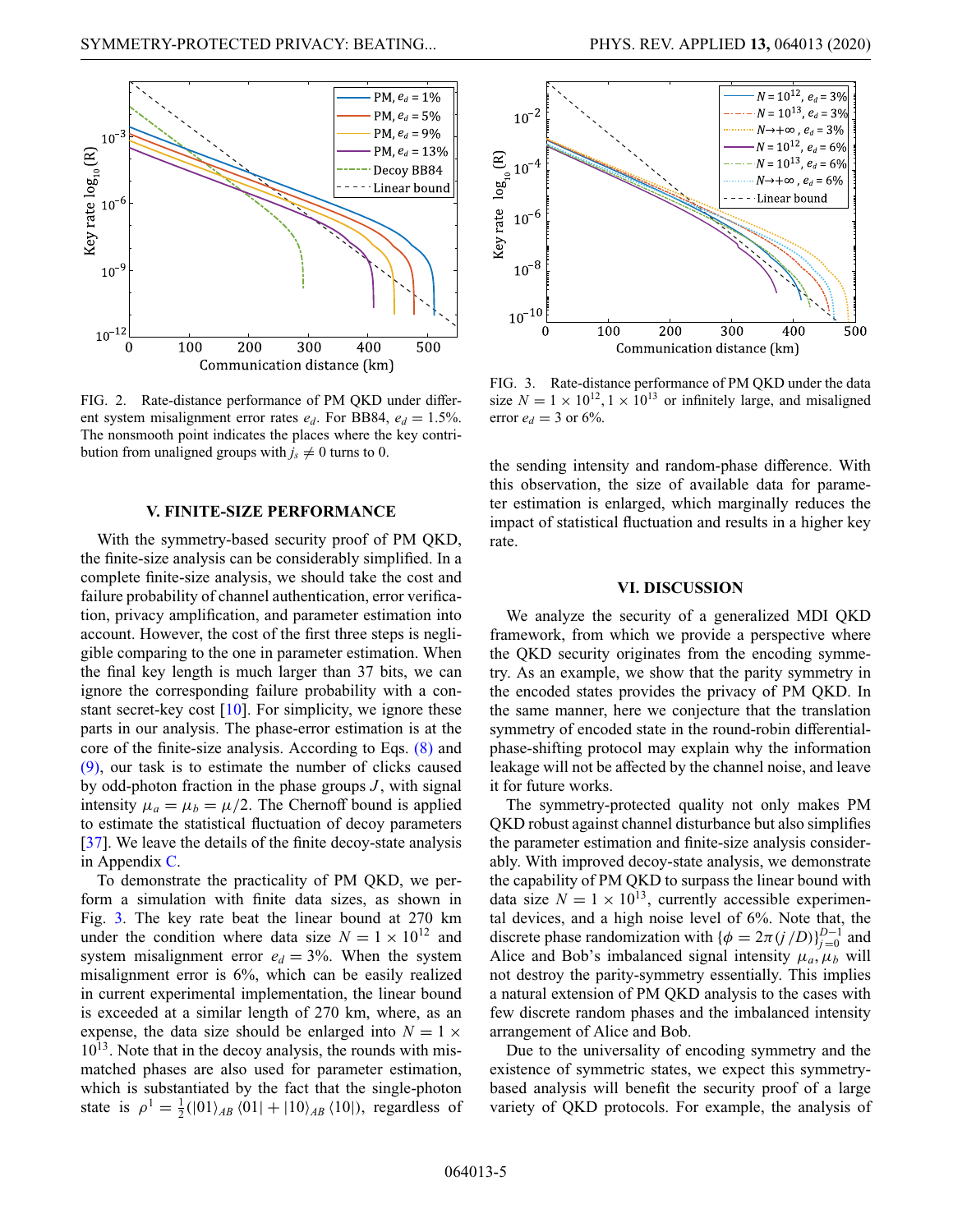encoding operation with parity symmetry  $U^2 = I$  in this work can be extended to the *n*-fold rotational symmetry case, i.e.,  $U^n = I$ , where  $n \geq 2$ . Note that, our analysis is irrelevant to the exact form of the source and measurement device. Therefore, this symmetry-based analysis can be extended to the case where the security proof is not obvious in a usual complementarity-based security view, for example, the continuous-variable QKD protocol, where the measurement is performed by homodyne detection on optical modes.

## **ACKNOWLEDGMENTS**

We acknowledge M. Koashi, N. Lütkenhaus, and H. Zhou for the insightful discussions. This work is supported by the National Natural Science Foundation of China Grants No. 11875173 and No. 11674193, the National Key R&D Program of China Grants No. 2017YFA0303900 and No. 2017YFA0304004, and the Zhongguancun Haihua Institute for Frontier Information Technology.

P.Z. and W.W. contribute equally to this work.

# <span id="page-5-0"></span>**APPENDIX A: PROOF OF SYMMETRY-PROTECTED PRIVACY**

In this section, we provide security analysis of symmetric encoding QKD. We first review the security proof based on phase-error correction [\[5](#page-21-26)[,6\]](#page-21-4). Then, we present a general entanglement-based symmetric encoding protocol by establishing the link between symmetric states and perfect privacy.

Denote  $D(\mathcal{H}^A)$  as the space of density operators acting on  $\mathcal{H}^A$  and  $\mathcal{L}(\mathcal{H}^A)$  as the space of linear operators acting on  $\mathcal{H}^A$ . For a qubit system *A*<sup>'</sup>, the Hilbert space is denoted by  $\mathcal{H}^{A'}$ . The Pauli operators on  $\mathcal{H}^{A'}$  are  $X_A$ ,  $Y_{A'}$ , and  $Z_{A'}$ . The eigenstates of  $X_{A}$ ,  $Y_{A}$ , and  $Z_{A}$  are  $\{|\pm\rangle_{A}\}$ ,  $\{|\pm i\rangle_{A'}\}$ , and  $\{|0\rangle_{A}, |1\rangle_{A'}\}$ , respectively. The *X*-basis measurement is denoted by  $M_X : \{ |+ \rangle_{A'} \langle + | , |-\rangle_{A'} \langle - | \}.$  The *Z*-basis measurement is denoted by  $M_Z$ :  $\{ |0\rangle_{A'} |0|, |1\rangle_{A'} |1| \}$ . The four Bell state are

$$
|\Phi_{\pm}\rangle = \frac{1}{\sqrt{2}} (|00\rangle \pm |11\rangle),
$$
  

$$
|\Psi_{\pm}\rangle = \frac{1}{\sqrt{2}} (|01\rangle \pm |10\rangle).
$$
 (A1)

For a qubit  $A'$  and a qudit  $A$ , the controlled-*U* operation is defined as

$$
C_{A'A} = |0\rangle_{A'} \langle 0| \otimes I_A + |1\rangle_{A'} \langle 1| \otimes U_A. \tag{A2}
$$

#### **1. Security definition**

In QKD, the two communication parties, Alice and Bob, will finally obtain a pair of bit strings  $S_a$  and  $S_b$  with a length of  $N_k$  (if the protocol succeeds), which can be correlated to a quantum state held by Eve. The joint state ρ*ABE* is a classical-classical-quantum state,

$$
\rho_{ABE} = \sum_{s_a, s_b} \Pr_{S_a, S_b}(s_a, s_b) |s_a\rangle_A \langle s_a| \otimes |s_b\rangle_B \langle s_b| \otimes \rho_E^{(s_a, s_b)},
$$
\n(A3)

where  $S_a$ ,  $S_b$  are random variables and  $s_a$ ,  $s_b \in \{0, 1\}^{N_k}$  are the values. In particular, an ideal key state held by Alice and Bob is described by the private state,

<span id="page-5-1"></span>
$$
\rho_{ABE}^{\text{ideal}} = (2^{N_k})^{-1} \sum_{s} |s\rangle_A \langle s| \otimes |s\rangle_B \langle s| \otimes \rho_E, \qquad (A4)
$$

where  $s_a = s_b = s$  implies that Alice and Bob hold the same string, and  $\rho_E$  is independent of *s*, that is, Eve has no information on the key-string variable *S*.

A QKD protocol is defined to be  $\epsilon$  secure, if the final distilled state  $\rho_{ABE}$  is  $\epsilon$  closed to any private state  $\rho_{ABE}^{ideal}$ with a proper chosen ρ*<sup>E</sup>*

$$
\min_{\rho_E} \frac{1}{2} \|\rho_{ABE} - \rho_{ABE}^{\text{ideal}}\|_1 \le \epsilon,\tag{A5}
$$

where  $||A||_1 \equiv \text{Tr}[\sqrt{A^{\dagger}A}]$  is the trace norm.

Usually, we would like to decompose the secret definition to two parts, secrecy and correctness. A QKD protocol is defined to be  $\epsilon_{cor}$  correct, if the probability distribution  $Pr_{S_a, S_b}(s_a, s_b)$  of the final state  $\rho_{ABE}$  in Eq. [\(A3\)](#page-5-1) satisfies

$$
Pr_{S_a, S_b}(s_a \neq s_b) \leq \epsilon_{\text{cor}}.\tag{A6}
$$

A QKD protocol is defined to be  $\epsilon_{\text{sec}}$  secret, if the state  $\rho_{AE}$ is closed to the single-party private state  $\rho_{AE}^{\text{ideal}}$ 

$$
\min_{\rho_E} \frac{1}{2} \|\rho_{AE} - \rho_{AE}^{\text{ideal}}\|_1 \le \epsilon_{\text{sec}},\tag{A7}
$$

where  $\rho_{AE}^{\text{ideal}} \equiv (2^{N_k})^{-1} \sum_s |s\rangle_A \langle s| \otimes \rho_E$ . If a QKD protocol is  $\epsilon_{cor}$  correct and  $\epsilon_{sec}$  secret, then it is  $(\epsilon_{cor} + \epsilon_{sec})$ secure [\[29\]](#page-21-24).

#### **2. Security proof based on phase-error correction**

Here, we briefly review the main idea of phase-errorbased security proof, which is first proposed by Lo and Chau [\[5\]](#page-21-26), reduced to prepare-and-measure scheme later by Shor and Preskill [\[6\]](#page-21-4), and improved by Koashi later [\[29\]](#page-21-24).

In an entanglement-based QKD protocol, Alice and Bob will finally share a large bipartite state  $\rho_{AB}$ . Denote Alice and Bob's subspaces in a single run as  $\mathcal{H}_A$  and  $\mathcal{H}_B$ . Here, the encrypted error correction is used to decouple the error correction and privacy amplification. The protocol is presented as below.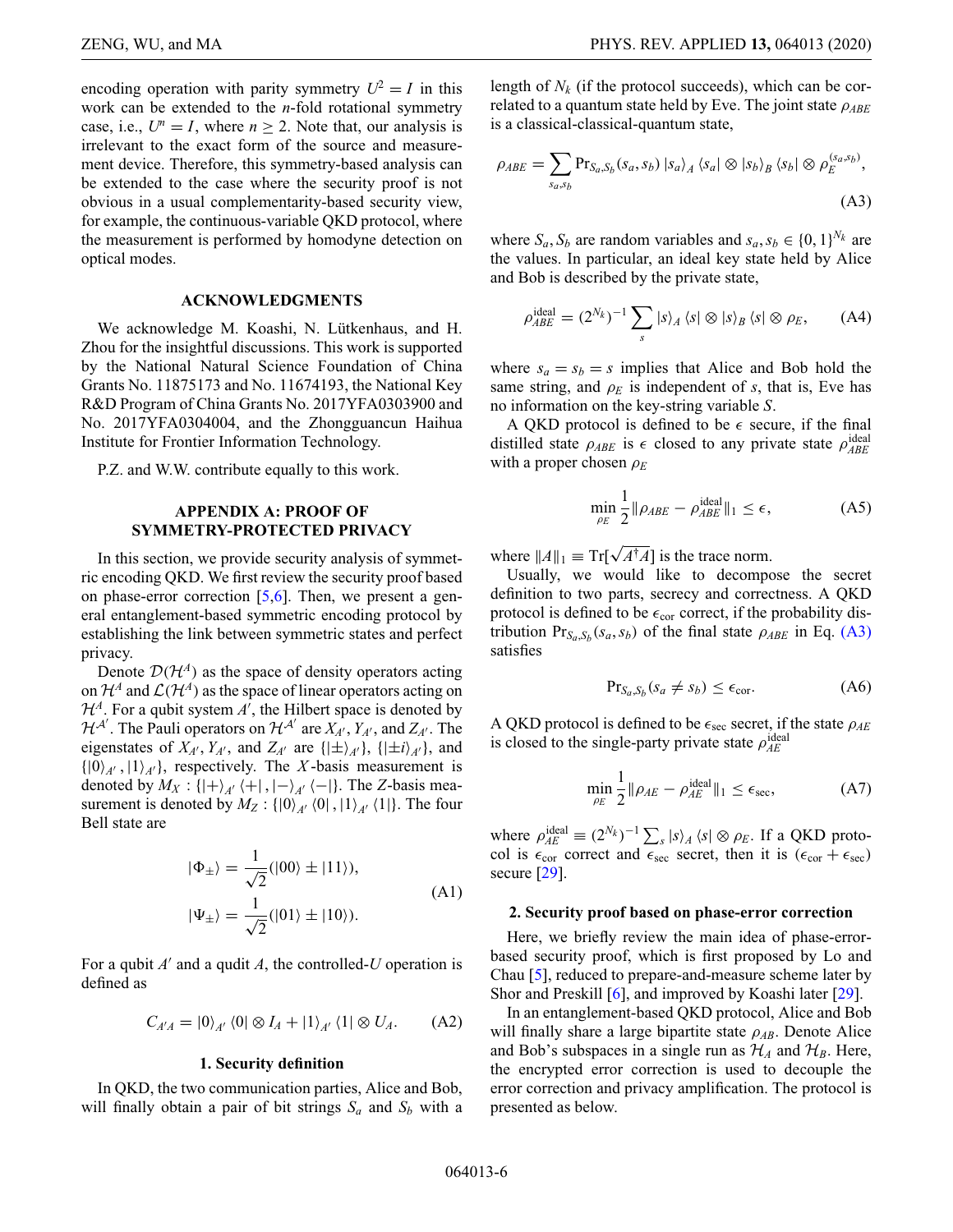### **Actual protocol**

(1) (State distribution) Alice and Bob share a bipartite state  $\rho_{AB}$  in the space  $(\mathcal{H}_A \otimes \mathcal{H}_B)^{\otimes n}$ , where *n* is the total number of runs.

(2) (Measurement) Alice and Bob measure their systems  $\mathcal{H}_A^{\otimes n}$  and  $\mathcal{H}_B^{\otimes n}$ , respectively. Suppose the measurement results can be described by *n*-bit strings κ*<sup>A</sup>* and κ*B*.

(3) (Error correction) They reconcile the key strings through an encrypted classical channel consuming  $l_{\text{EC}}$  bits of secret key. They agree on an *n*-bit raw key string  $\kappa_{\text{rec}}$ except for a small failure probability  $\epsilon_{EC}$ .

(4) (Privacy amplification) Alice randomly chooses *n* − *m* strings  ${V_k}_{k=1,\dots,n-m}$  of *n* bit, which are linearly independent, and announces the strings to Bob. The final key length is  $n - m$ , where the *k*th key bit is  $\kappa_{\text{rec}} \times V_k$ . Denote the final key as  $\kappa_{fin}$ .

Note that the error correction can be easily conducted just by classical information theory. The only remaining concern is to quantize the information leakage  $m$  on  $\kappa_{\text{rec}}$ . Note that, Eve's knowledge of  $\kappa_{\text{rec}}$  will not change after any operation on  $\mathcal{H}_A$  and  $\mathcal{H}_B$  that keeps Eve's state and the raw key bits  $\kappa_{\text{rec}}$ . Based on this argument, we construct the following virtual protocol.

### **Virtual protocol**

(1) (State distribution) Alice and Bob share a bipartite state  $\rho_{AB} \in (\mathcal{H}_A \otimes \mathcal{H}_B)^{\otimes n}$ .

(2) (Squashing) They apply operation  $\Lambda$  on  $\rho_{AB}$  and convert it to a key space  $\mathcal{K}^{\otimes n}$  and ancillary space  $\mathcal{H}_R$ , i.e.,  $\Lambda(\rho_{AB}) \in \mathcal{K}^{\otimes n} \otimes \mathcal{H}_R$ .

(3) (Measurement) They measure  $K^{\otimes n}$  on the *Z* basis and obtain  $\kappa_{\text{rec}}$ . They then measure  $\mathcal{H}_R$  by  $M_R$ . Suppose the measurement result of  $M_R$  is  $\gamma$ .

(4) (Privacy amplification) They randomly choose *n* − *m* linearly independent *n*-bit strings {*Vk*}*k*=1,...,*n*−*<sup>m</sup>* and announce them. The final key length is  $n - m$ , and the  $k$ th key bit is  $\kappa_{\text{rec}} \times V_k$ . Denote the final key as  $\kappa_{\text{fin}}$ .

The operation  $\Lambda$  and measurement  $M_R$  can be chosen freely, and are only subjected to the requirement that the *Z*-basis measurement statistics on  $K^{\otimes n}$  is the same as  $\kappa_{\text{rec}}$ in the actual protocol. Therefore, Eve's knowledge of  $\kappa_{\text{rec}}$ in the virtual protocol is the same as in the actual protocol. The secrecy of  $\kappa_{\text{rec}}$  in the virtual protocol is the same as the one in the practical protocol.

The core observation in the security proof based on phase-error correction is that, with a proper choice of  $\Lambda$ and  $M_R$ , the security of *Z*-basis measurement result  $\kappa_{\text{rec}}$ can be reflected on the predictability of *X* -basis measurement result  $T_{\gamma}$ , given the measurement outcome  $\gamma$  on  $\mathcal{H}_R$ . Denote  $|T_{\gamma}|$  as the size of possible *X*-basis measurement outcomes.

**Lemma 1** (Koashi, 09 [\[29\]](#page-21-24)). If the chosen  $\Lambda$  and  $M_R$  in *the above virtual protocol meets the* requirements,

*(1) the Z-basis measurement statistics on <sup>K</sup>*<sup>⊗</sup>*<sup>n</sup> is the same as* κ*rec in actual* protocol;

*(2) given each measurement outcome* γ *on HR*, *the size of X -basis measurement outcome on <sup>K</sup>*<sup>⊗</sup>*<sup>n</sup> is bounded by*  $|T_{\gamma}| \leq 2^{n\xi}$ , *except for a small probability*  $\epsilon_T$ ,

then the virtual protocol is  $\sqrt{\epsilon_T'}$  secret and  $\epsilon_{EC}$  correct, *thus*  $(\sqrt{\epsilon_T'} + \epsilon_{EC})$  secure, *where*  $\epsilon_T' = \epsilon_T + 2^{-n\zeta}$  *and*  $m =$  $n(\xi + \zeta)$ .

Here we collect all the related small failure probabilities,

(i)  $\epsilon_{EC}$  is the failure probability of error correction that affect the correctness of the protocol, which is determined by the method used in the error-correction step;

(ii)  $\epsilon_T$  is the failure probability of bounding  $|T_{\gamma}|$ . Usually this is the failure probability  $\epsilon_{pe}$  of estimating phaseerror number  $n<sup>EX</sup>$ . This amount is determined by the method used to estimate the phase error;

(iii)  $\zeta$  is the extra amount of privacy amplification to enhance the privacy of the protocol, which can be determined arbitrarily according to the need for privacy. Usually we denote  $\epsilon_{\text{PA}} = 2^{-n\zeta}$  as the failure probability of privacy amplification.

Usually, we introduce phase-error number  $n<sup>EX</sup>$  to characterize the size of  $|T_{\gamma}|$ . Suppose that, in an ideal case, the *X*-basis measurement outcome  $K^{\otimes n}$  for a given  $\gamma$  is deterministic  $T_{\gamma}^{(0)}$ . Then we can calculate the number of phase error  $n^{EX}$  of given measurement result  $T_{\gamma}$  from  $T_{\gamma}^{(0)}$ , defined as  $n^{EX}(T_{\gamma}) \equiv \text{wt}(T_{\gamma} \oplus T_{\gamma}^{(0)})$ , where  $\text{wt}(A)$  is the weight, i.e., number of nonzero elements in string *A*, and  $\oplus$  is the modulo-2 addition. Denote  $n^{EX}$  as the maximum value of  $n^{EX}(T_{\nu})$  for a given set  $\{T_{\nu}\}\)$ . Then the size of  $\{T_{\nu}\}\$ is bounded by

$$
|T_{\gamma}| = \sum_{k=0}^{n^{EX}} \binom{n}{k} < \binom{n}{n^{EX} + 1} < 2^{nH[(n^{EX} + 1)/n]}, \quad \text{(A8)}
$$

where the first inequality holds when  $(n^{EX} + 1 < n/3)$ [\[10\]](#page-21-8). The proof of the second inequality can be found in Ref. [\[38\]](#page-22-7). From a phase-error correction point of view, this is essentially the typical space argument used in Shannon's theory.

Denote the average phase-error number as  $\bar{n}^{EX}$ . The phase-error rate is defined to be  $E^X = \bar{n}^{EX}/n$ . Note that the final key length is  $n - m$ , where  $m =$  $n\xi > nH[(n^{EX} + 1)/n] = nH(E^X)$ , we conclude that an approximate proportion  $H(E^X)$  of raw key bits is sacrificed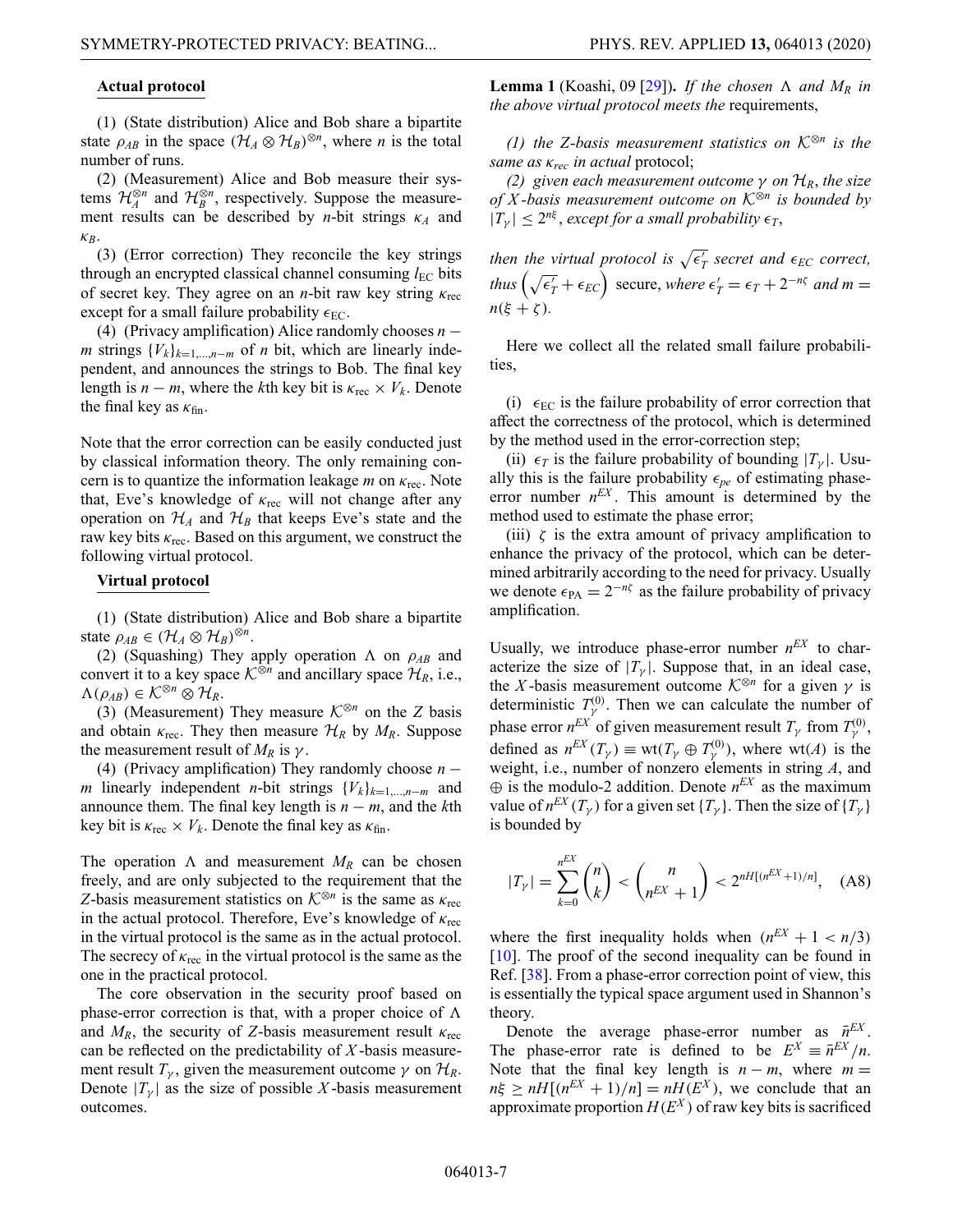in privacy amplification. Taken the reconciliation case  $l_{\text{EC}}$ into account, the net key-generation length is

$$
K = n - m - l_{\rm EC} \ge n[1 - H(E^X)] - l_{\rm EC}.
$$
 (A9)

One should note that, in Koashi's security proof, there is *a degree of freedom on choosing the definition of phase error*  $E^X$ , based on the operation  $\Lambda$  and the ancillary measurement  $M_R$ , as long as Lemma 1 holds. This endows a large flexibility when we analyze the security of QKD.

### **3. Perfect privacy induced by encoding symmetry**

We prove the symmetric encoding QKD based on the aforementioned security proof, which essentially generalizes the one employed in the security proof of PM QKD [\[20\]](#page-21-17). First, we introduce a general entanglement-based symmetric encoding QKD protocol, as shown in Fig. [4.](#page-7-0) Here, Alice and Bob share a two-qudit state  $\sigma_{AB}$  on system *A* and *B*, at the beginning of each run. Alice holds an extra qubit  $A'$  on state  $|+\rangle$  initially, and she creates entanglement between  $A$  and  $A'$  by applying the following control-*U* operation

$$
C_{A'A}(U) = |0\rangle_{A'} \langle 0| \otimes I_A + |1\rangle_{A'} \langle 1| \otimes U_A. \tag{A10}
$$

She then sends qudit *A* out to Eve. Similarly, Bob holds *B*<sup> $'$ </sup>, performs  $C_{B'B}(U)$  on *B* and *B*<sup> $'$ </sup>, and sends *B* to Eve. Eve performs joint measurement on system *A* and *B* to create entanglement on qubit system  $A'$  and  $B'$ . Here, the encoding unitary  $U_A$  in  $C_{A'A}(U)$  meets the requirement of symmetric encoding,

$$
U^2 = U^{\dagger} U = I. \tag{A11}
$$

In that case, the eigenvalue of  $U_A$  will be either 1 or  $-1$ . Denote the subspaces spanned by the eigenvectors with

<span id="page-7-0"></span>

FIG. 4. Schematic diagram for a general entanglement-based version of symmetric encoding protocol. When  $\sigma_{AB}$  is a parity state, then the protocol is perfectly private without any information leakage.

eigenvalue 1 and  $-1$  to be the <u>even space</u>  $\mathcal{H}_A^{\text{even}}$  and the odd space  $\mathcal{H}_A^{\text{odd}}$ . For a joint unitary  $U_A \otimes U_B$ , the eigen- $\overline{\text{value will}}$  also be 1 or −1. The even space and the odd space of the joint *A*, *B* Hilbert space is

$$
\mathcal{H}_{AB}^{\text{odd}} = (\mathcal{H}_{A}^{\text{odd}} \otimes \mathcal{H}_{B}^{\text{even}}) \oplus (\mathcal{H}_{A}^{\text{even}} \otimes \mathcal{H}_{B}^{\text{odd}}),
$$
  

$$
\mathcal{H}_{AB}^{\text{even}} = (\mathcal{H}_{A}^{\text{odd}} \otimes \mathcal{H}_{B}^{\text{odd}}) \oplus (\mathcal{H}_{A}^{\text{even}} \otimes \mathcal{H}_{B}^{\text{even}}).
$$
(A12)

**Definition 1.** *A state* ρ *on two qudits A*, *B is an odd state with respect to*  $U_A \otimes U_B$  *iff*  $\rho \in \mathcal{H}_{AB}^{odd}$  and an even state *with respect to*  $U_A \otimes U_B$  *iff*  $\rho \in \mathcal{H}_{AB}^{even}$ *. Both <u>odd states</u> and even states are called parity states.*

**Corollary 1.** *A state* ρ *remains invariant under the transformation of*  $U_A \otimes U_B$ *, i.e.,*  $\rho = U_A \otimes U_B \rho U_A^{\dagger} \otimes U_B^{\dagger}$ , iff  $\rho$ *is a mixture of parity states.*

*Proof* : Obviously, the mixture of parity states satisfies the encoding symmetry  $\rho = U_A \otimes U_B \rho U_A^{\dagger} \otimes U_B^{\dagger}$ . Here we prove all the states  $\rho$  with encoding symmetry are mixture of parity states.

Since  $(U_A \otimes U_B)^2 = I$ , the eigenvalue of it should be either  $-1$  or 1. Denote the eigenbasis of  $U_A \otimes U_B$  as  $\{|p, i\rangle\}$ with eigenvalues  $\{(-1)^p\}$ , where  $p = 0, 1$  denotes the even subspace  $\mathcal{H}_{AB}^{\text{even}}$  or odd subspace  $\mathcal{H}_{AB}^{\text{odd}}$ , while *i* denotes the inner degeneracy in the even or odd subspace.

We expand  $\rho$  in the eigenbasis of  $U_A \otimes U_B$ ,

$$
\rho = \sum_{p,q,i,j} c_{p,q,i,j} |p,i\rangle \langle q,j|.
$$
 (A13)

Therefore,

$$
U_A \otimes U_B \rho U_A^{\dagger} \otimes U_B^{\dagger} = \sum_{p,q,i,j} (-1)^{p-q} c_{p,q,i,j} |p,i\rangle \langle q,j|,
$$
\n(A14)

and  $\rho = U_A \otimes U_B \rho U_A^{\dagger} \otimes U_B^{\dagger}$  implies that

$$
c_{p,q,i,j} = 0 \quad \text{if } p \neq q,\tag{A15}
$$

that is, the off-diagonal space between odd and even states is a null space.

Moreover, due to the degeneracy of odd and even subspace, it is alway possible to find an eigenbasis of  $U_A \otimes U_B$ as  $\{|p, i\rangle\}$  to diagonalize the parity states.

We first consider the following entanglement-based QKD protocol, and analyze how the symmetry of the state will preserve QKD privacy.

# **Protocol I**

(1) State preparation: Alice and Bob share a known state  $\sigma_{A,B}$  on two qudits  $A, B$ , at the beginning of each run.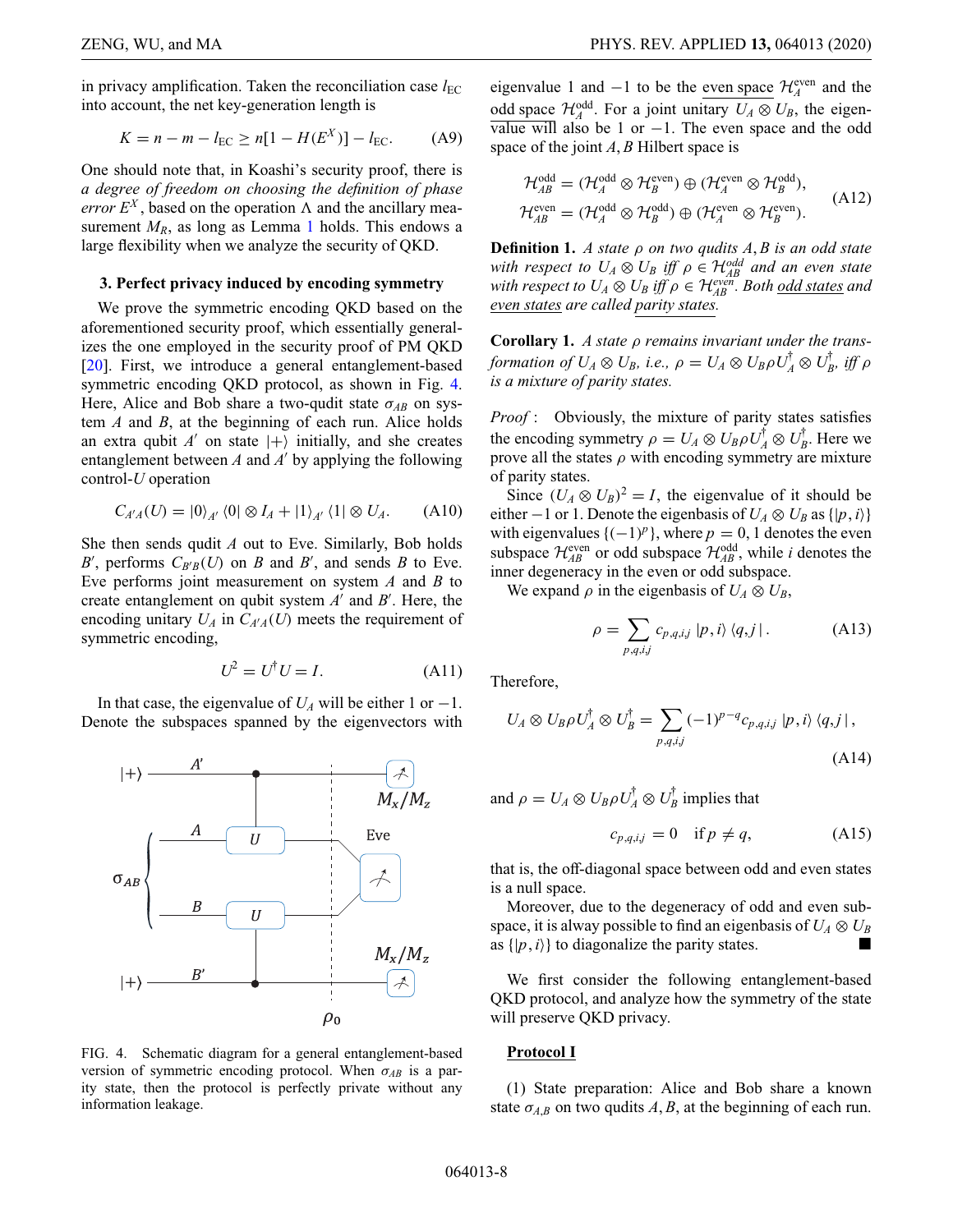They initialize their qubits  $A, B'$  in  $|+\rangle$ . Alice applies the control gate  $C_{A'A}(U)$  to  $A'$  and  $A$ . Similarly, Bob applies  $C_{B'B}(U)$  to *B'* and *B*.

(2) Measurement: Alice and Bob send the two optical pulses *A* and *B* to an untrusted party, Eve, who is supposed to perform joint measurement and announce the detection results. The ideal measurement is to discriminate whether the state is  $\sigma_{AB}$  or  $(U_A \otimes I)\sigma_{AB}(U_A \otimes I)^{\dagger}$ .

(3) Announcement: Eve announces the detection result for each round. Based on Eve's announcement, Bob decides whether or not to apply *X* operation on his qubit *B* .

(4) Sifting: Given a specific announcement of Eve, Alice and Bob keep the qubits of systems  $A'$  and  $B'$ .

Alice and Bob perform the above steps for many rounds and end up with a joint 2*n*-qubit state  $\rho_{A'B'} \in$  $(\mathcal{H}_{A'} \otimes \mathcal{H}_{B'})^{\otimes n}.$ 

(5) Key generation: Alice and Bob perform local *Z* measurements on  $\rho_{A'B'}$  to generate raw data string  $\kappa_A$  and  $\kappa_B$ . They reconcile the key string to  $\kappa_{\text{rec}}$  by an encrypted classical channel, with the consummation of  $l_{\text{EC}}$ -bit keys. Here we set Alice's key as the final reconciled key  $\kappa_A = \kappa_{\text{rec}}$ .

Denote the whole 2*n* state Alice and Bob share after the quantum step as  $\rho_{A'B'}$ , and the partial-traced state of the *m*th round as  $\rho_{A'B'}^{(m)}$ .

**Lemma 2.** *In protocol* I, *if the optical state* σ *Alice and Bob share during the m*th *run is an odd* state, *then the two-qubit state Alice and Bob finally obtain,*  $\rho_{A'B'}^{(m)}$ *, is in the subspace spanned by*  $\{\Phi^-, \Psi^-\}$ ; *and if*  $\sigma$  *is an even* state, then  $\rho_{A'B'}^{(m)}$  is in the subspace spanned by  $\{\Phi^+, \Psi^+\}$ . *Here*  $m \in \{1, 2, ..., n\}$ .

*Proof* : First consider the pure state  $\sigma = |\psi\rangle \langle \psi|$ . The joint state on system  $A'$ ,  $B'$ ,  $A$ ,  $B$  before the  $C(\pi)$  operations is

$$
|++\rangle_{A'B'} |\psi\rangle_{AB} = \frac{1}{2} [(|00\rangle + |11\rangle) + (|01\rangle + |10\rangle)]_{A'B'} |\psi\rangle_{AB}.
$$
 (A16)

Note that for odd state  $|\psi_{o}\rangle_{AB}$ ,

$$
U_A \otimes U_B |\psi_o\rangle_{AB} = -|\psi_o\rangle_{AB},
$$
  
\n
$$
U_A \otimes I_B |\psi_o\rangle_{AB} = -I_A \otimes U_B |\psi_o\rangle_{AB},
$$
\n(A17)

and for even state  $|\psi_e\rangle_{AB}$ ,

$$
U_A \otimes U_B |\psi_e\rangle_{AB} = |\psi_e\rangle_{AB},
$$
  
\n
$$
U_A \otimes I_B |\psi_e\rangle_{AB} = I_A \otimes U_B |\psi_e\rangle_{AB},
$$
\n(A18)

Therefore, for odd pure state  $|\psi_{o}\rangle$  input, the state after the  $C_{A'A}(U) \otimes C_{B'B}(U)$  operations is

$$
|\Psi_{o}\rangle = C_{A'A}(U) \otimes C_{B'B}(U) \left(\frac{1}{2} [(|00\rangle + |11\rangle) + (|01\rangle + |10\rangle)]_{A'B'} |\psi_{o}\rangle_{AB}\right)
$$
  
=  $\frac{1}{2} \{ [|00\rangle_{A'B'} + |11\rangle_{A'B'} (U_A \otimes U_B)] + [|01\rangle_{A'B'} (U_A \otimes I_B) + |10\rangle_{A'B'} (I_A \otimes U_B(\pi))] |\psi_{o}\rangle_{AB}$  (A19)  
=  $\frac{1}{2} [(|00\rangle - |11\rangle)_{A'B'} |\psi_{o}\rangle_{AB} + (|01\rangle - |10\rangle)_{A'B'} (U_A \otimes I_B) |\psi_{o}\rangle_{AB}],$ 

and for even pure state  $|\psi_e\rangle$  input, the state after the  $C_{A'A}(U) \otimes C_{B'B}(U)$  operations is

$$
|\Psi_{e}\rangle = C_{A'A}(U) \otimes C_{B'B}(U) \left(\frac{1}{2} [(|00\rangle + |11\rangle) + (|01\rangle + |10\rangle)]_{A'B'} |\psi_{e}\rangle_{AB}\right)
$$
  
=  $\frac{1}{2} \{ [|00\rangle_{A'B'} + |11\rangle_{A'B'} (U_{A} \otimes U_{B})] + [|01\rangle_{A'B'} (U_{A} \otimes I_{B}) + |10\rangle_{A'B'} (I_{A} \otimes U_{B}(\pi))] |\psi_{e}\rangle_{AB}$  (A20)  
=  $\frac{1}{2} [(|00\rangle + |11\rangle)_{A'B'} |\psi_{e}\rangle_{AB} + (|01\rangle + |10\rangle)_{A'B'} (U_{A} \otimes I_{B}) |\psi_{e}\rangle_{AB}].$ 

For the odd-state case, if we partially trace out system *A*, *B* in  $|\Psi_o\rangle$ , the state  $\rho_{A',B'}^{(m)}$  is in the subspace of  $\{\Phi^-, \Psi^-\}$ . Whatever Eve's announcement afterward is, the possible operation on  $\rho_{A',B'}^{(m)}$  is either  $I_{A'} \otimes I_{B'}$  or  $I_{A'} \otimes$ 

*X<sub>B'</sub>*. Note that  $(I_{A'} \otimes X_{B'}) | \Phi^{-} \rangle = | \Psi^{-} \rangle$ , hence the state  $\rho_{A',B'}^{(m)}$  is still in the subspace of  $\{\Phi^-, \Psi^-\}$ . Similarly, for the even-state case, the state  $\rho_{A',B'}^{(m)}$  is in the subspace of  $\{\Phi^+, \Psi^+\}.$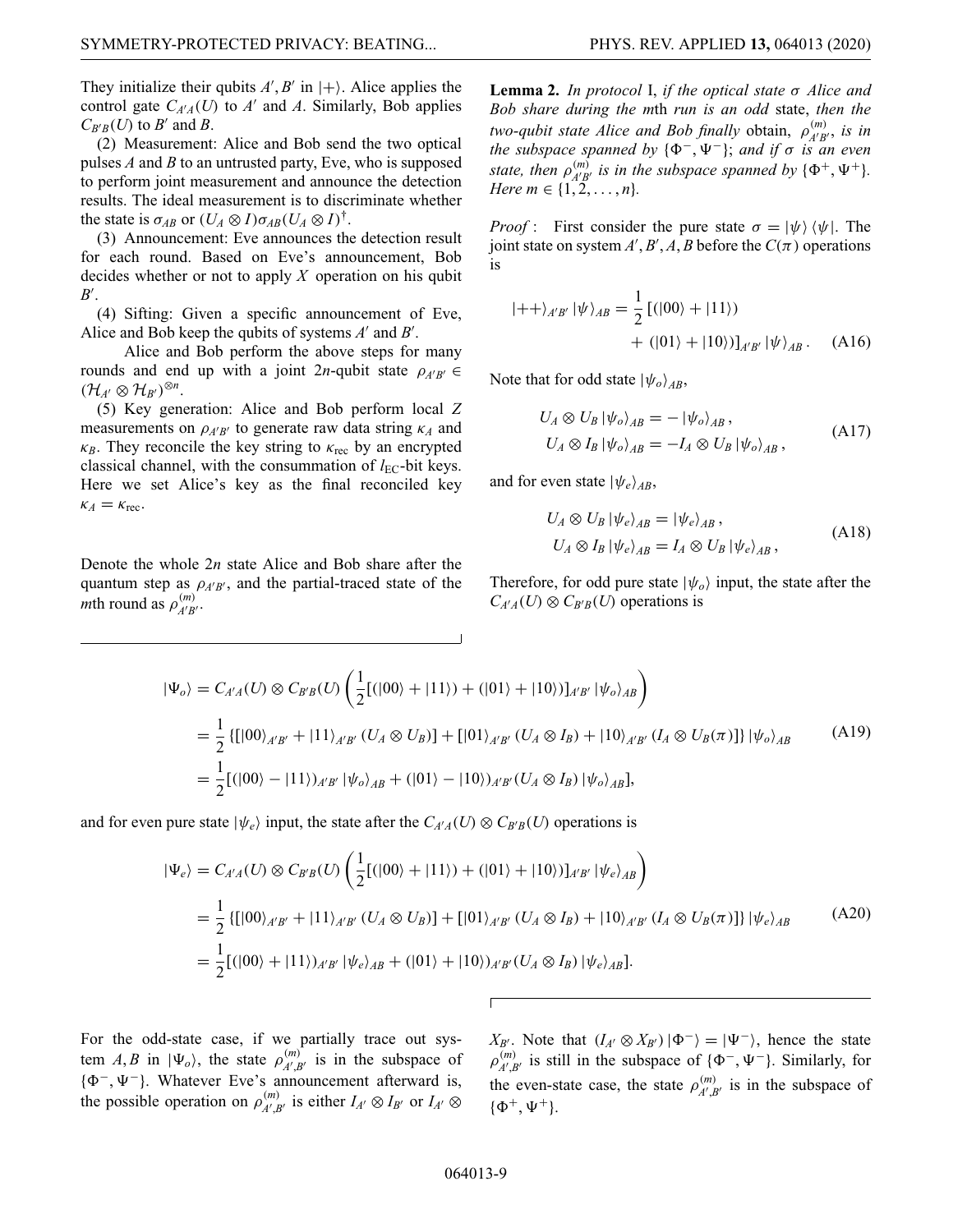For general mixed states, we can regard them as mixtures of pure parity states,

$$
\sigma_{\text{odd}} = \sum_{i} p_{i} | \psi_{o}^{(i)} \rangle \langle \psi_{o}^{(i)} |,
$$
  

$$
\sigma_{\text{even}} = \sum_{i} p_{i} | \psi_{e}^{(i)} \rangle \langle \psi_{e}^{(i)} |.
$$
 (A21)

This is equivalent to Charlie sending out  $|\psi_{o(e)}^{(i)}\rangle$  with probability  $p_i$ . For each odd pure-state component, the left qubit state  $\rho_{A',B'}^{(m)}$  is in the subspace of { $\Phi^-$ ,  $\Psi^-$ }, therefore their mixtures are still in this subspace. Similar arguments hold for the even-parity states.

Note that

$$
(X_{A'} \otimes X_{B'}) \mid \Phi^+ \rangle = (X_{A'} \otimes X_{B'}) \mid \Psi^+ \rangle = 1,
$$
  

$$
(X_{A'} \otimes X_{B'}) \mid \Phi^- \rangle = (X_{A'} \otimes X_{B'}) \mid \Psi^- \rangle = -1.
$$
 (A22)

Therefore, if the state  $\rho_{A',B'}^{(m)}$  is in the subspace of { $\Phi^{-}, \Psi^{-}$ }, then the measurement outcome of  $X \otimes X$  is always  $-1$ ; in contrast, if the state is in the subspace of  $\{\Phi^-, \Psi^-\}$ , then the measurement outcome of  $X \otimes X$  is always 1.

**Definition 2.** *In protocol I, define the observed value*  $\frac{1}{2}$   $(1 - \langle X_{A'} \otimes X_{B'} \rangle)$  *to be the odd phase-error rate*  $E_o^X$ *, and*  $\frac{1}{2}(1 + \langle X_{A'} \otimes X_{B'} \rangle)$  *to be the even phase-error rate*  $E_e^X$ *.* 

Note that  $E_e^X = 1 - E_o^X$ . From Lemma 2, we have the following Theorem.

**Theorem 2.** *In protocol* I, *for an odd* (even) *state input* σ, *the odd* (even) *phase-error rate is always* 0*. That is, if Alice measures system A on X basis instead of Z basis, then the measurement result is certain, given Bob's measurement outcome* γ*B on system B . In this case, Eve has no information on Alice's Z-basis measurement result* κ*rec, i.e., perfect privacy.*

In the phase-error-based proof, the definition of phase error  $E^X$  is adaptive as long as the requirements in Lemma 1 hold. Both the odd states and even states  $\sigma$  yield centain  $X_{A'} \otimes X_{B'}$  results, hence they are the perfect source for protocol I, which yield keys with perfect privacy.

Now we consider the case when Alice and Bob hold a mixture of odd and even states. The overall phase-error rate cannot be zero, regardless of whether odd or even phaseerror definition is applied.

We write the state  $\sigma_{AB}$  shared by Alice and Bob as

$$
\sigma_{AB} = \sum_{i} p_o^{(i)} |\psi_o^{(i)}\rangle_{AB} \langle \psi_o^{(i)}| + \sum_{j} p_e^{(j)} |\psi_e^{(j)}\rangle_{AB} \langle \psi_e^{(j)}|,
$$
\n(A23)

with  $\sum_i p_o^{(i)} + \sum_j p_e^{(j)} = 1$ . Introduce the purification of  $\sigma,$ 

<span id="page-9-0"></span>
$$
|\Psi\rangle_{PAB} = \sum_{i} \sqrt{p_o^{(i)}} |o, i\rangle_P |\psi_o^{(i)}\rangle_{AB}
$$

$$
+ \sum_{j} \sqrt{p_e^{(j)}} |e, j\rangle_P |\psi_e^{(j)}\rangle_{AB}, \qquad (A24)
$$

where system *P* is a register to store the parity information. Suppose  $\{|p, i \rangle_p\}$  is an orthogonal basis such that  $\langle p, i | q, j \rangle = \delta_{pq} \delta_{ij}$ , with  $p = 0$ , *e* denotes the parity of the according state, and *i* denotes the index of odd and even pure states. Such a basis is defined as the *Z* basis of system *P*.

Here we consider two cases, where Eve's knowledge of  $\sigma_{AB}$  is different. First, we consider the case when Eve's state is decoupled from  $\sigma_{AB}$  at the beginning, that is,  $\rho_{ABE} = \sigma_{AB} \otimes \rho_E$ . That is to say, Eve does not hold the purified system *P*, and we can virtually imagine that system *P* is held by Alice and Bob. In Fig. [5](#page-10-1) we draw the whole protocol Ia with the ancillary *P* presents. In phaseerror-based proof, when we characterize Eve's knowledge of Alice's final *Z*-basis measurement results on  $A'$   $\kappa_{\text{rec}}$ , we transform the problem to *how Alice can predict the X basis measurement result* γ *in the presence of system B* and *P*. In this case, Alice can learn the parity information of each single round from the measurement result of *P*, where Alice can flip her *X* -basis measurement result on *K* to match  $\gamma$  if the parity is not in accordance with the definition choice of phase error. Therefore, by Theorem 2 above, Alice can perfectly predict the *X* -basis measurement result. Applying Lemma 1, we prove the perfect privacy of parity states.

**Corollary 2.** *In protocol* I, *if Alice and Bob share a mixture of odd and even states* σ*AB at the beginning of each* run, *and Eve's state*  $\rho_E$  *is decoupled from*  $\sigma_{AB}$ *, i.e.,*  $\rho_{ABE}$  = σ*AB* ⊗ ρ*E*, *then Eve has no information on Alice's Z-basis measurement result* κ*rec*, *i.e., perfect privacy.*

Now we consider the case when Eve holds the purification of  $\sigma_{AB}$ . We consider the following protocol.

### **Protocol Ia**

(1) In the same manner, Alice and Bob perform steps  $(1)$ – $(4)$  in protocol I for many rounds and end up with a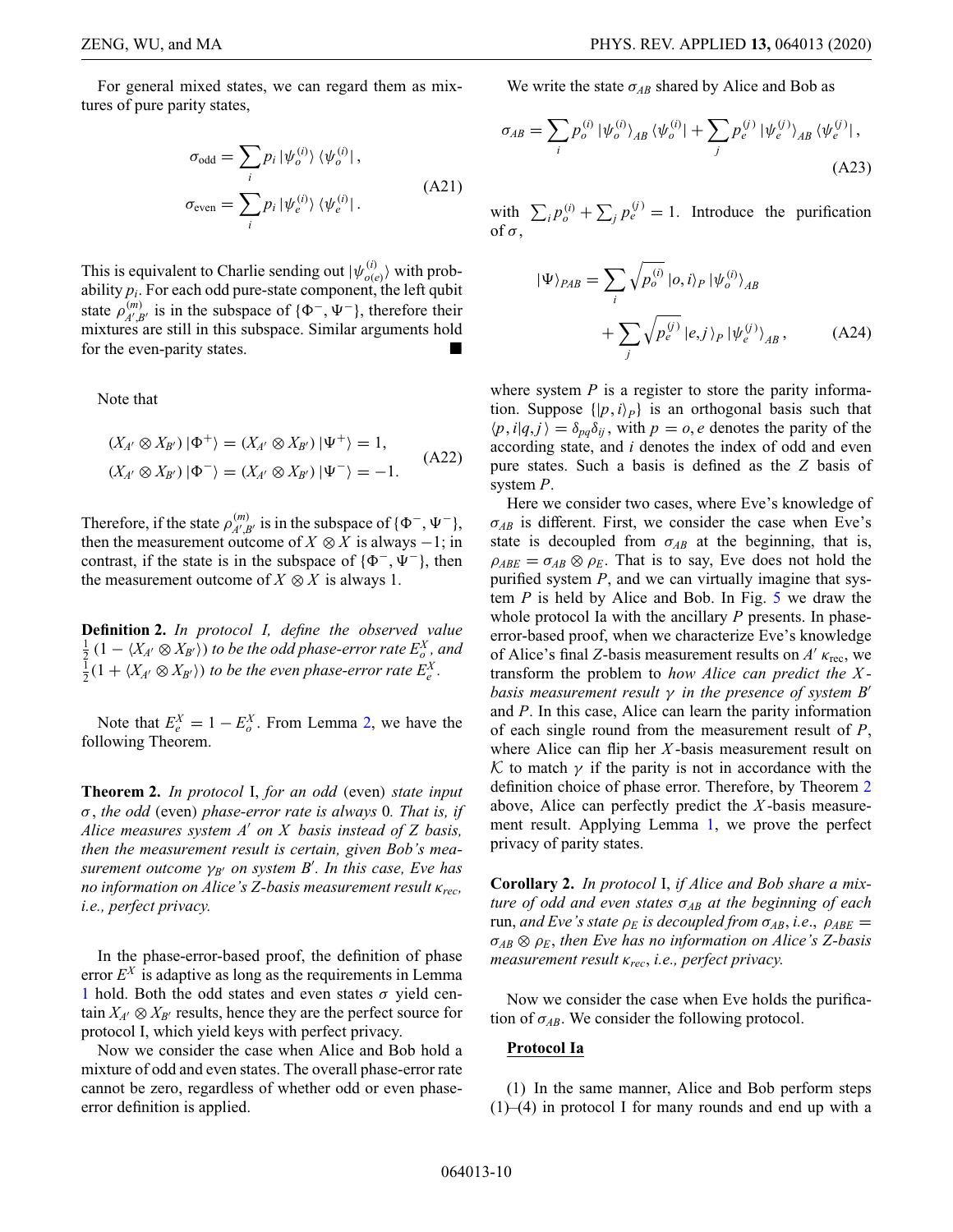<span id="page-10-1"></span>

FIG. 5. Schematic diagram for the whole protocol I/Ia when the input state is a general mixed parity state  $\sigma_{AB}$ . Here we postselect the rounds when Eve announces effective clicks. Alice and Bob prepare *n* rounds of state  $|\Psi\rangle_{PAB}$  in Eq. [\(A24\).](#page-9-0) They perform the PM QKD encoding by applying *C*(*U*) gates on system *A* , *A* and *B* , *B*, as illustrated in Fig. [4.](#page-7-0) After that, they send system *A*, *B* to Eve, and perform  $I_{A'B'}$  or  $I_{A'} \otimes X_{B'}$  operation on each round of system  $A', B'$ . They measure them by  $Z_{A'} \otimes X_{B'}$  to get strings  $\kappa_{\text{rec}}, \gamma$ . In protocol Ia, after Eve's announcement, they send system *P* to Eve. In phase-error-based proof, Eve's knowledge of κrec can be characterized by Alice's knowledge of her *X*-basis measurement result  $T_\gamma$  on  $A'$ .

*joint 2n*-qubit state  $ρ<sub>A'B'</sub>$ . After that, Alice and Bob send *the purified system P of each run to Eve*.

(2) Key generation: Bob performs local *X* measurements on system  $B'$  with measurement outcome  $\gamma_{B'}$ , and Alice performs local *Z* measurements to obtain the final key  $\kappa_{\text{rec}}$ .

In protocol Ia, a weaker version of protocol I, Alice and Bob no longer hold the system *P*, which makes them unable to discriminate the parity information, and their ability to predict  $T_{\gamma}$  is weakened. However, an important observation is that, due to system *P* being sent to Eve after her announcement, the announcement result must be independent of system *P*, in which case, for Eve's fixed measurement strategy, the state  $\rho_{A'B'}$  in protocols Ia and Ib will be the same.

In another aspect, without the assistance of parity information in *P*, Alice and Bob cannot deal with the odd and even rounds separately, and there is no longer perfect privacy. Alice's knowledge of  $T_\gamma$  given  $\gamma$  is characterized by the overall odd or even phase error. For the clicked *n* rounds, if we measure the system *P* on *Z* basis, and there are  $n_{\text{even}}$  rounds with even-parity measurement results. Then the overall odd phase-error rate is

$$
E_o^X = \frac{n_{\text{even}}}{n}.\tag{A25}
$$

**Corollary 3.** *In protocol I*/*Ia*, *if Alice and Bob share a mixture of odd and even states* σ*AB at the beginning of each run and Eve holds the purification of* σ*AB*, *then the final odd phase error E<sup>X</sup> <sup>o</sup>* , *which characterizes the information leakage of* κ*rec to* Eve, *is given by*

$$
E_o^X = \frac{n_{even}}{n},\tag{A26}
$$

*where n is the round number with effective* signals, *and neven is the estimated rounds with even state as the source.*

From now on, we define the phase error *E*ph as the odd phase-error rate  $E_o^X$ . As an expense to realize parity states by independent phase randomization with phase announcement, we cannot discriminate even and odd components any more, and should use a unified phase-error definition, while Eve's announcement strategy is unchanged, and the local state  $\rho_{A'B'}$  also remains unchanged, which indicates that protocol Ia and protocol Ib are the same except in parity discrimination.

#### <span id="page-10-0"></span>**APPENDIX B: SECURITY PROOF OF PM QKD**

Here we present security proof of PM QKD, by reducing it to the symmetric encoding QKD mentioned above. In particular, we use the decoy method to monitor the phase-error number  $n<sup>EX</sup>$  in real experimental setting to determine what proportion of raw keys should be sacrificed to enhance the total privacy. First, we introduce the notation used in the proof.

The qudit system *A* considered in Appendix [A](#page-5-0) is on an optical mode, whose creation operator is *a*† and Hilbert space is denoted as  $\mathcal{H}^A$ . A *k*-photon Fock state  $|k\rangle_A$  is defined as

$$
|k\rangle_A \equiv \frac{(a^\dagger)^k}{\sqrt{k!}} \; |0\rangle_A \,, \tag{B1}
$$

where  $|0\rangle_A$  is the vacuum state. A coherent state  $|\alpha\rangle_A$  is defined as

$$
|\alpha\rangle_{A} \equiv e^{-(1/2)|\alpha|^{2}} \sum_{k=0}^{\infty} \frac{\alpha^{k}}{\sqrt{k!}} |k\rangle_{A}
$$
 (B2)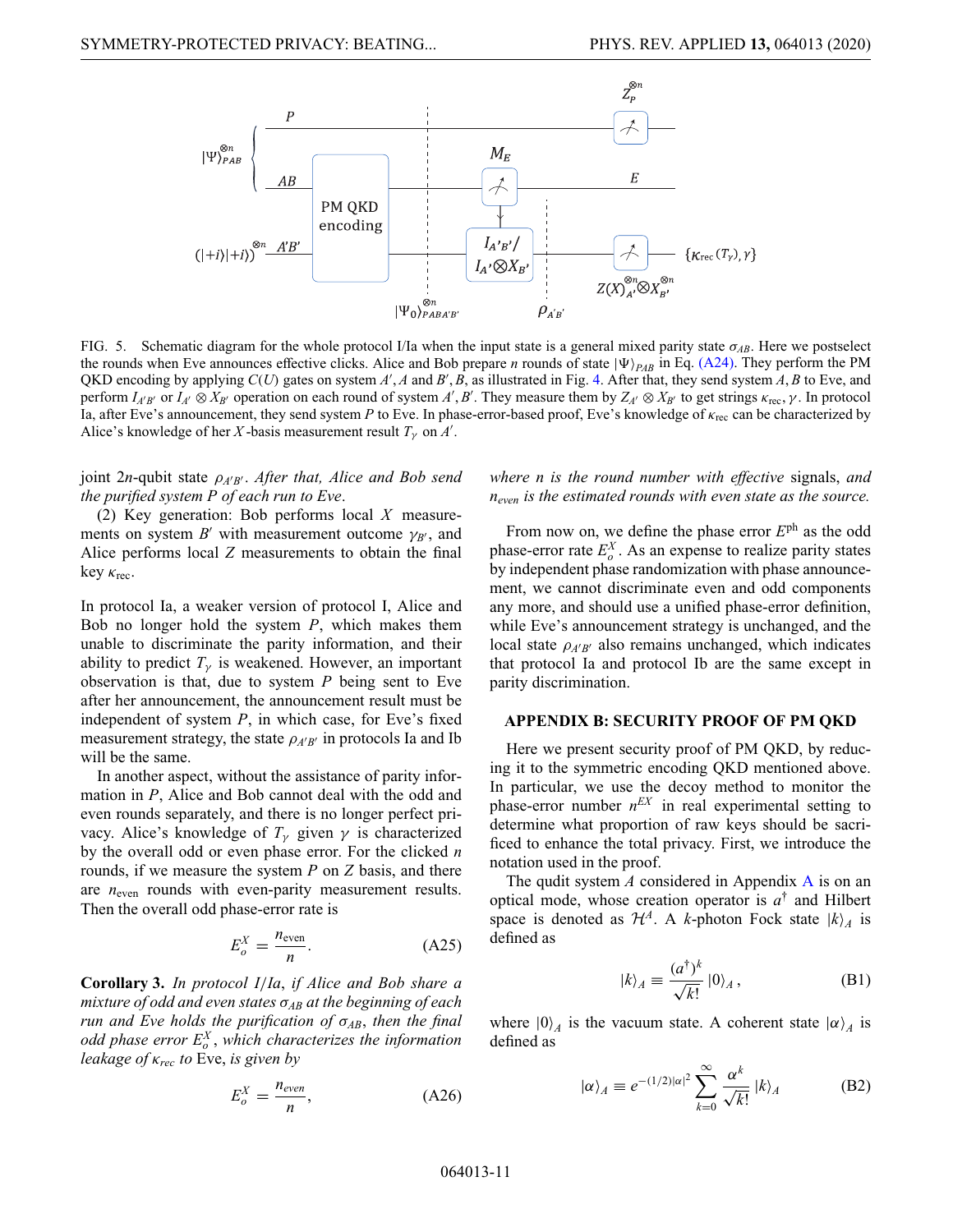The photon number of  $|\alpha\rangle_A$  follows a Poisson distribution  $P_{\mu}(k) = e^{-\mu} \mu^{k}/k!$ , where  $\mu = |\alpha|^2$  is the mean photon number, also the light intensity. In the following proof, we specifically select

$$
U = U_A = U_B = e^{i\pi a^\dagger a},
$$
 (B3)

which satisfies the condition  $U^2 = I$ . When applied on a Fock state  $|n\rangle$ , this operation adds an additional phase  $(-1)^n$ , which has no effect on even-photon Fock states, while changing the phase of odd-photon Fock states. As a result, we have the following corollary.

**Corollary 4.** *A state* ρ *on two modes A*, *B is an odd* (even) *state with respect to*  $U_A \otimes U_B$  *iff*  $\hat{\Pi}_o \rho \hat{\Pi}_o = \rho (\hat{\Pi}_e \rho \hat{\Pi}_e =$  $\rho$ ).  $\hat{\Pi}_{o}$  and  $\hat{\Pi}_{e}$  are the projectors of the odd and even *subspaces* respectively, *which are defined as*

$$
\hat{\Pi}_o = \sum_{m+n:odd} |m, n\rangle_{AB} \langle m, n|,
$$
  

$$
\hat{\Pi}_e = \sum_{m+n:even} |m, n\rangle_{AB} \langle m, n|,
$$
 (B4)

*where*  $\{|m, n\rangle_{A,B}\}_{m,n}$  *are the Fock basis on optical modes A and B.*

#### **1. Phase randomization and parity state**

To generate a mixture of parity states, we introduce the "twirling" operation,

$$
\mathcal{E}(\sigma_{AB}) = \frac{1}{2}\sigma_{AB} + \frac{1}{2}(U_A \otimes U_B)\sigma_{AB}(U_A \otimes U_B)^{\dagger}.
$$
 (B5)

Note that  $\mathcal{E}(\sigma_{AB})$  remains invariant under the transformation  $U_A \otimes U_B$ , and therefore is a mixture of parity state for any state  $\sigma_{AB}$  on two optical modes *A* and *B* according to Corollary 1. To implement  $\mathcal E$  in PM QKD, Alice and Bob can first randomize their systems *A*, *B* with random phase  $\phi_a$  and  $\phi_b$  independently, announce the random phase, and postselect the runs with the same random phase *after Eve's detection announcements*. PM QKD with independent randomization is summarized as protocol II below, as shown in Fig.  $6$ .

#### **Protocol II**

(1) State preparation: Alice and Bob share a known state  $\sigma_{AB}$  on two optical modes  $A, B$ , at the beginning of each run. They initialize their qubits  $A', B'$  in  $|+\rangle$ . Alice applies the control gate  $C_{A'A}(U)$  to qubit  $A'$  and optical pulse *A*, and adds an extra random 0 or  $\pi$  phase  $\phi_a$  on *A*. Similarly, Bob applies  $C_{B'B}(U)$ ,  $\phi_b$  to *B'* and *B*.

(2) Measurement: Alice and Bob send the two optical pulses *A* and *B* to an untrusted party, Eve, who is supposed to perform joint measurement and obtain the detection results *L* or *R*, which is expected to be projective measurement on the basis  $\mathcal{E}(\sigma_{AB})$  and  $(U_A \otimes I)\mathcal{E}(\sigma_{AB})(U_A \otimes I)^{\dagger}$ . However, this is not an assumption or requirement of the measurement of Eve, as an untrusted party.

(3) Announcement: Eve announces the detection result or no successful detection for each round. After that, Alice and Bob announce their random phases  $\phi_a$  and  $\phi_b$ .

(4) Sifting: When Eve announces an *L* or *R* click, Alice and Bob keep the qubits of systems A' and B'. In addition, Bob applies a Pauli X gate to his qubit  $B'$  if Eve's announcement is *R* click. If  $|\phi_a - \phi_b| = \pi$ , Bob applies another Pauli *X* gate on *B* .

Alice and Bob perform the above steps for many rounds and end up with a joint 2*n*-qubit state  $\rho_{A'B'} \in$  $(\mathcal{H}_{A'} \otimes \mathcal{H}_{B'})^{\otimes n}.$ 

(5) Parameter estimation: Alice and Bob estimate the click ratios caused by even-state fractions.

(6) Key generation: Alice and Bob perform local *Z* measurements on  $\rho_{A'B'}$  to generate raw data strings  $\kappa_A$  and  $\kappa_B$ . They reconcile the key string to  $\kappa_A$  by an encrypted classical channel, with the consummation of  $l_{\text{EC}}$ -bit keys. After that, they perform privacy amplification according to the even-state ratio to generate keys.

In protocol II, the signals with  $|\phi_a - \phi_b| = \pi$  can also be used if Bob performs extra  $Y_{B'}$  gate on system  $B'$  before the key-generation step [\[20\]](#page-21-17). Besides the independent randomization, protocol II is the same as protocol I, which indicates that the security of protocol II can be reduced to protocol I, and the information leakage in protocol II can be bounded by the phase-error rate,  $E_o^X$ , which is introduced in protocol Ia, a weaker form of protocol I. The problem of independent randomization is analyzed in the following text.

<span id="page-11-0"></span>

FIG. 6. Realistic PM QKD protocol with extra  $0/\pi$ -phase randomization. σ*AB* is a generic state on optical modes *A* and *B*.  $\phi_a, \phi_b$  are two random phases, which are either 0 or  $\pi$ . In practice, the phase can be absorbed into the controlled- $U(\pi)$ operations afterwards.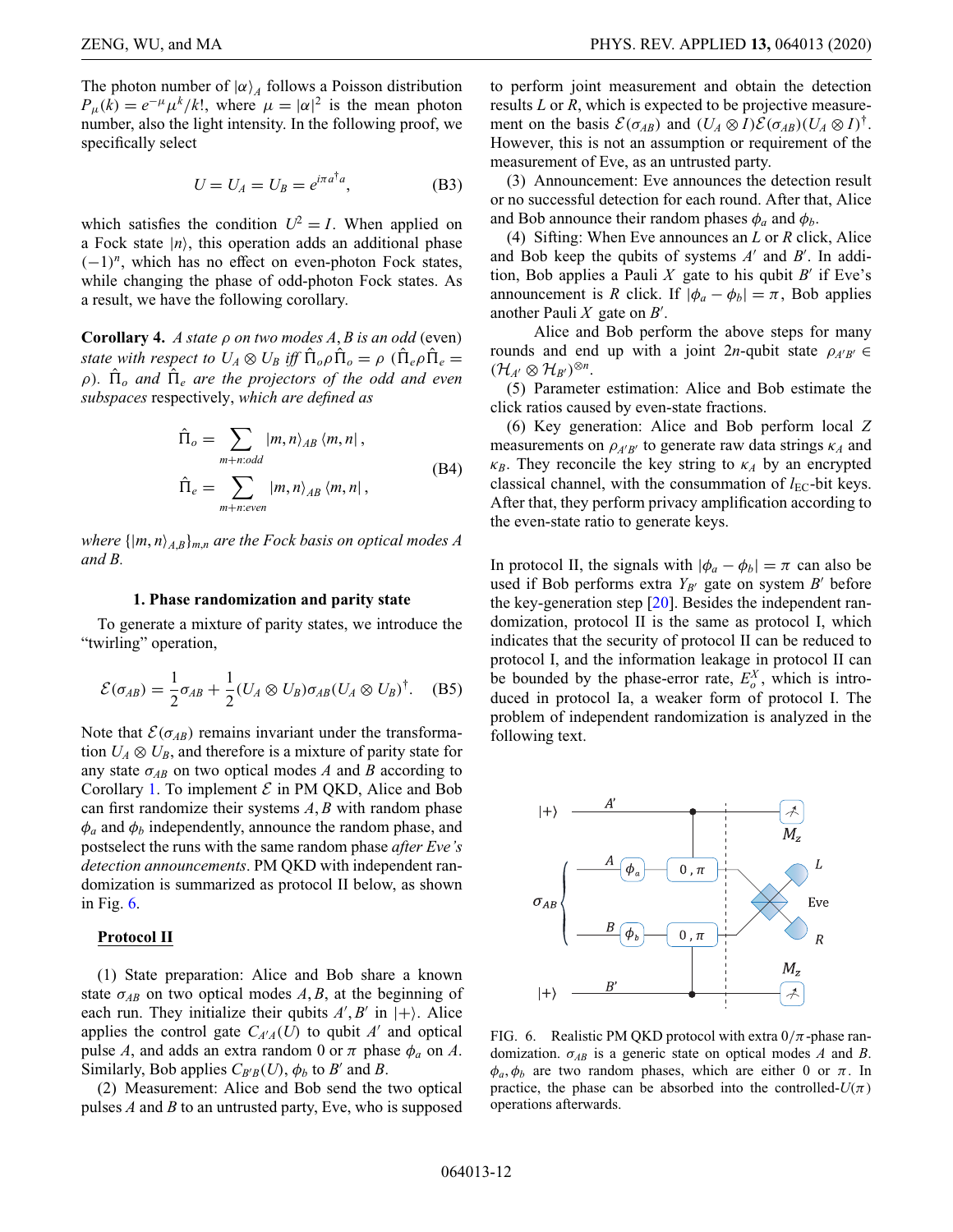In the protocol, Alice and Bob have to announce  $\phi_a, \phi_b$ publicly to postselect the runs with the same random phase  $\phi_a = \phi_b$ . As is analyzed in Ref. [\[20\]](#page-21-17), the random phase  $\phi_a, \phi_b$  is correlated to the key information, which can be utilized by Eve. To model the information leakage caused by random-phase announcement, consider the case where Alice and Bob share a pure state  $|\psi\rangle_{AB}$ . In a purified scenario, suppose a qubit register *P* is initialized in the state  $|+\rangle$ , then Alice and Bob realize  $\mathcal E$  with

$$
\begin{aligned} |\Psi\rangle_{PAB} &= U(|+\rangle_P |\psi\rangle_{AB}), \\ &= \frac{1}{\sqrt{2}} \{ |\pm \rangle_P |\psi\rangle_{AB} + |-\rangle_P [U_A(\pi) \otimes U_B(\pi)] |\psi\rangle_{AB} \}, \\ &= |0\rangle_P |\bar{\psi}_e\rangle_{AB} + |1\rangle_P |\bar{\psi}_o\rangle_{AB}, \\ &= \sqrt{P_e} |0\rangle_P |\psi_e\rangle_{AB} + \sqrt{P_o} |1\rangle_P |\psi_o\rangle_{AB}, \end{aligned} \tag{B6}
$$

where

$$
|\bar{\psi}_e\rangle_{AB} = \frac{1}{2} [|\psi\rangle_{AB} + (U_A \otimes U_B) |\psi\rangle_{AB}],
$$
  
\n
$$
|\bar{\psi}_o\rangle_{AB} = \frac{1}{2} [|\psi\rangle_{AB} - (U_A \otimes U_B) |\psi\rangle_{AB}].
$$
 (B7)

Here  $|\bar{\psi}_e\rangle_{AB}$  ,  $|\bar{\psi}_o\rangle_{AB}$  are unnormalized even and odd states, where  $p_e = \langle \bar{\psi}_e | \psi_e \rangle$  and  $p_o = \langle \bar{\psi}_o | \bar{\psi}_o \rangle$ .

Therefore, the register *P* records whether  $\pi$  modulation is applied by *X*-basis state  $|\pm\rangle$ , while the parity information of the state is kept in the *Z*-basis state  $|0\rangle$  or  $|1\rangle$  of the register, as shown in the equation given above.

In this scenario, phase announcement can be interpreted as the following process: Alice and Bob prepare  $|\Psi\rangle_{PAB}$ , as a purification of  $\mathcal{E}(\sigma_{AB})$ , and measure system *P* on *X* basis, followed by announcing the result to Eve after the detection announcement. In a worse case, we can reduce the protocol to protocol Ib, where Eve holds the system *P* after her detection announcement.

To conclude, the PM QKD protocol can be realized by any initial state  $\sigma_{AB}$  with the assistance of a phase randomization, at the expense of losing the capability of distinguishing parity components.

### **2. PM QKD based on coherent state**

So far, we do not make any assumption on the structure of initial state  $\sigma_{AB}$ . Here, we focus on one specific implementation. Due to the fact that coherent states are easy to implement in experiments, we set  $\sigma_{AB}$  as  $\sqrt{\mu_a}$   $\sqrt{a}$  $|\sqrt{\mu_b}e^{i\delta}\rangle_B$ . After the twirling phase randomization, the

<span id="page-12-1"></span>

state becomes

$$
\rho = \frac{1}{2} \left( |\sqrt{\mu_a} \rangle_A \left\langle \sqrt{\mu_a} \right| \otimes |\sqrt{\mu_b} e^{i\delta} \right\rangle_B \left\langle \sqrt{\mu_b} e^{i\delta} \right|
$$
  
+ 
$$
\left| -\sqrt{\mu_a} \right\rangle_A \left\langle -\sqrt{\mu_a} \right| \otimes \left| -\sqrt{\mu_b} e^{i\delta} \right\rangle_B \left\langle -\sqrt{\mu_b} e^{i\delta} \right| \right)
$$
  
= 
$$
p_{\text{even}} \left| \psi_e^{\delta} (\mu_a, \mu_b) \right\rangle_{AB} \left\langle \psi_e^{\delta} (\mu_a, \mu_b) \right|
$$
  
+ 
$$
p_{\text{odd}} \left| \psi_o^{\delta} (\mu_a, \mu_b) \right\rangle_{AB} \left\langle \psi_e^{\delta} (\mu_a, \mu_b) \right|,
$$
 (B8)

where

$$
\begin{split} \left| \psi_e^{\delta}(\mu_a, \mu_b) \right\rangle_{AB} &= \frac{1}{\sqrt{p_{\text{even}}}} \left( \left| \sqrt{\mu_a} \right\rangle_A \otimes \left| \sqrt{\mu_b} e^{i\delta} \right\rangle_B \\ &+ \left| -\sqrt{\mu_a} \right\rangle_A \otimes \left| -\sqrt{\mu_b} e^{i\delta} \right\rangle_B \right), \\ \left| \psi_o^{\delta}(\mu_a, \mu_b) \right\rangle_{AB} &= \frac{1}{\sqrt{p_{\text{odd}}}} \left( \left| \sqrt{\mu_a} \right\rangle_A \otimes \left| \sqrt{\mu_b} e^{i\delta} \right\rangle_B \\ &- \left| -\sqrt{\mu_a} \right\rangle_A \otimes \left| -\sqrt{\mu_b} e^{i\delta} \right\rangle_B \right). \end{split} \tag{B9}
$$

Here the probabilities  $p_{\text{even}}$ ,  $p_{\text{odd}}$  are the normalization factors. In the case where  $\delta = 0$ , the initial state is an unbiased mixing of  $|\sqrt{\mu_a}\rangle_A \otimes |\sqrt{\mu_b}\rangle_B$  and  $|-\sqrt{\mu_a}\rangle_A \otimes |-\sqrt{\mu_b}\rangle_B$ , in which case the even and odd components are

$$
\rho_e(\mu_a, \mu_b) = \frac{1}{2} [|\psi_e^0(\mu_a, \mu_b)\rangle_{AB} \langle \psi_e^0(\mu_a, \mu_b)|
$$
  
+  $|\psi_e^{\pi}(\mu_a, \mu_b)\rangle_{AB} \langle \psi_e^{\pi}(\mu_a, \mu_b)|],$   

$$
\rho_o(\mu_a, \mu_b) = \frac{1}{2} [|\psi_o^0(\mu_a, \mu_b)\rangle_{AB} \langle \psi_o^0(\mu_a, \mu_b)|]
$$
  
+  $|\psi_o^{\pi}(\mu_a, \mu_b)\rangle_{AB} \langle \psi_o^{\pi}(\mu_a, \mu_b)|].$  (B10)

Note that  $\rho_e(\mu_a, \mu_b)$  [ $\rho_o(\mu_a, \mu_b)$ ] is only comprised of even (odd)-photon Fock states, and therefore in even (odd) subspace.

In the final key distillation steps, we deal with the runs with  $\phi_a = \phi_b$  and  $|\phi_a - \phi_b| = \pi$  together, and the overall phase-error rate *E*ph is given by the fraction of clicks caused by even components  $\rho_e(\mu_a, \mu_b)$ . To estimate the even clicks, we only need to estimate the yield *Y*<sub>even</sub>, i.e., the detection probability when Alice and Bob send the state  $\rho_e(\mu_a, \mu_b)$ . The phase-error rate  $E^{\text{ph}}$  is

<span id="page-12-0"></span>
$$
E^{\text{ph}} = \frac{p_{\text{even}} Y_{\text{even}}}{Q_{\mu_a, \mu_b}}.
$$
 (B11)

Here, the only task remaining is to estimate  $Y_{\text{even}}$ , as  $Q_{\mu_a,\mu_b}$ given experiment parameters and data.  $p_{\text{even}}$  describes the proportion of even photon rounds, which relates to the intensities  $\mu_a, \mu_b$ .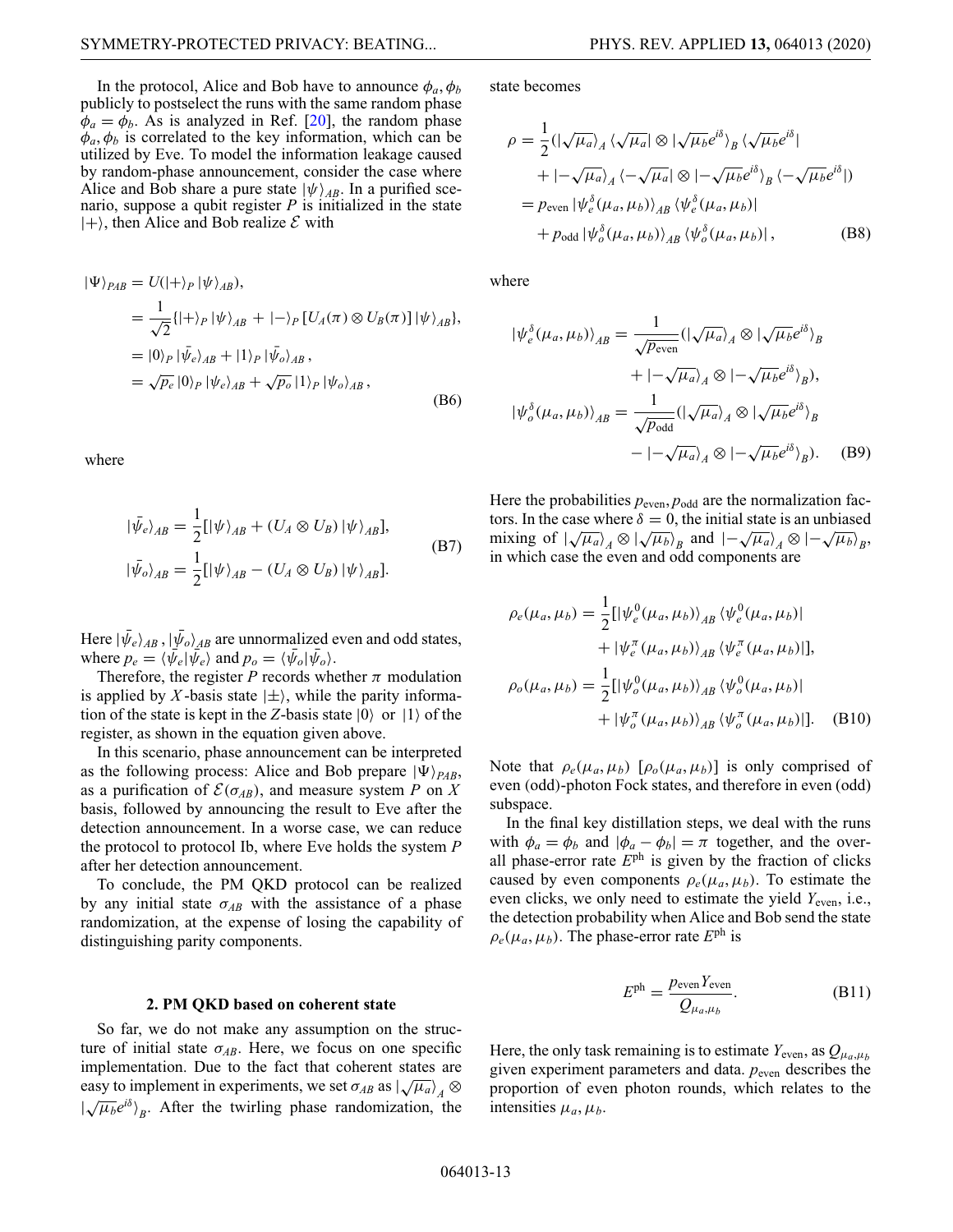### **3. Phase-error estimation and continuous randomization**

As a common technique, the decoy-state method  $[31-33]$  $[31-33]$  can be applied to estimate the value of  $Y_{\text{even}}$ . The core of the decoy-state method is to use a set of testing states to learn Eve's behavior on specific components in the signal states. The decoy is based on the observation that, if the same components appear in both the (mixed) signal states and the (mixed) testing states, Eve cannot attack on them with different manners, in principle. In this section, we consider the asymptotic case with  $n \to \infty$ , so that there is no statistical fluctuation. The finite-size analysis is in Appendix [C.](#page-17-0)

For the simplicity of discussion, we assume that  $\mu_a =$  $\mu_b = \mu/2$ . The following argument can be easily generalize to the case when  $\mu_a \neq \mu_b$ . Denote the fraction of oddand even-labeled clicked rounds as

$$
q_{\text{odd}} = \frac{n_{\text{odd}}}{n}; q_{\text{even}} = \frac{n_{\text{even}}}{n}.
$$
 (B12)

According to Eq.  $(B10)$ , the signal source is combined by  $|\psi_e\rangle$  and  $|\psi_o\rangle$  with probability of  $p_{\text{even}}$  and  $p_{\text{odd}}$ ,

$$
\rho = p_{\text{odd}}^{\mu} \rho_o \left(\frac{\mu}{2}, \frac{\mu}{2}\right) + p_{\text{even}}^{\mu} \rho_e \left(\frac{\mu}{2}, \frac{\mu}{2}\right),\tag{B13}
$$

Here we add superscript  $\mu$  to the probabilities and states, since they are the functions of  $\mu$ . The core is to estimate the detection probability of  $\rho_e(\mu/2, \mu/2)$ , namely, the yield  $Y_{\text{even}}^{\mu}$ .

The fraction of odd- and even-parity states in the final detected signal is given by

$$
q^{\mu}_{odd} = p^{\mu}_{odd} \frac{Y^{\mu}_{odd}}{Q_{\mu}},
$$
  
\n
$$
q^{\mu}_{even} = p^{\mu}_{even} \frac{Y^{\mu}_{even}}{Q_{\mu}},
$$
\n(B14)

where  $Q_{\mu}$  is the total gain of the signals. For signals with intensity  $\mu$ , we have

$$
Q^{\mu} = p_{\text{odd}}^{\mu} Y_{\text{odd}}^{\mu} + p_{\text{even}}^{\mu} Y_{\text{even}}^{\mu}.
$$
 (B15)

To efficiently estimate *q*odd and *q*even, Alice and Bob adjust the intensity  $\mu$  of their prepared coherent lights. With constraints from different intensities,

$$
Q^{\mu} = p_{\text{odd}}^{\mu} Y_{\text{odd}}^{\mu} + p_{\text{even}}^{\mu} Y_{\text{even}}^{\mu},
$$
  
\n
$$
Q^{\nu} = p_{\text{odd}}^{\nu} Y_{\text{odd}}^{\nu} + p_{\text{even}}^{\nu} Y_{\text{even}}^{\nu},
$$
\n(B16)

we have better estimation of  $Y_{\text{odd}}^{\mu}$  and  $Y_{\text{even}}^{\mu}$ . Note that  $Y^{\mu}_{odd}$ ,  $Y^{\mu}_{even}$  is dependent on the intensity  $\mu$ . For different

signal intensities  $\mu$ ,  $\nu$ , the difference of yield  $Y_{odd}^{\mu}$ ,  $Y_{even}^{\mu}$  is bounded by

<span id="page-13-1"></span>
$$
|Y_{\text{odd}}^{\mu} - Y_{\text{odd}}^{\nu}| \le \sqrt{1 - F_{\mu\nu}^{2}}, \tag{B17}
$$

where  $F_{\mu\nu}$  is the fidelity between the odd state  $|\psi_o\rangle$  with intensities  $\mu$  and  $\nu$ , respectively,

$$
F_{\mu\nu} = \text{Tr}\left[\sqrt{\sqrt{\rho_{\text{odd}}^{\mu} \rho_{\text{odd}}^{\nu}} \sqrt{\rho_{\text{odd}}^{\mu}}}\right].
$$
 (B18)

In order to obtain a tighter bound on the estimation of  $Y_{\text{even}}^{\mu}$ , we can introduce extra phases other than  $\{0, \pi\}$  for  $T_{\text{even}}$ , we can introduce extra phases other than  $\{0, \pi\}$  for coherent states  $\left|\sqrt{\mu/2}\right\rangle_A \otimes \left|\sqrt{\mu/2}\right\rangle_B$ . As an extreme case, one choice is to randomize the phase continuously from 0 to  $2\pi$ , i.e., continuous randomization. Note that, for a coherent state,

$$
\frac{1}{2\pi} \int_0^{2\pi} d\phi \, |\sqrt{\mu} e^{i\phi}\rangle \, \langle \sqrt{\mu} e^{i\phi}| = \sum_{k=0}^\infty P_\mu(k) \, |k\rangle \, \langle k| \,,
$$
\n(B19)

where  $P_{\mu}(k) = e^{-\mu}(\mu^{k}/k!)$  is the proportion of Fock state  $|k\rangle$  in the mixed states.

If we randomize the phase of two coherent pulses simultaneously, for states with  $|\phi_a - \phi_b| = \delta$ , we have

$$
\frac{1}{2\pi} \int_0^{2\pi} d\phi \, |\sqrt{\mu/2} e^{i\phi}\rangle_A \, \langle \sqrt{\mu/2} e^{i\phi} | \otimes |\sqrt{\mu/2} e^{i(\phi+\delta)}\rangle_B
$$
\n
$$
\times \, \langle \sqrt{\mu/2} e^{i(\phi+\delta)} | = \sum_{k=0}^\infty P_\mu(k) \, |\bar{k}^\delta\rangle_{AB} \, \langle \bar{k}^\delta | \,, \qquad \text{(B20)}
$$

the *k*-photon state  $|\bar{k}^{\delta}\rangle_{AB}$  is

<span id="page-13-0"></span>
$$
|\bar{k}^{\delta}\rangle_{AB} = \frac{(a^{\dagger} + e^{i\delta}b^{\dagger})^k}{\sqrt{2^k k!}}|00\rangle_{AB}.
$$
 (B21)

Consider the simultaneous randomization and the keyencoding process, the total phase difference of Alice and Bob's coherent state can be  $\phi_a = \phi_b$  or  $|\phi_a - \phi_b| = \pi$ , which indicates the mixed *k*-photon state, which is sent to Eve, is

$$
\rho_k = \frac{1}{2} \left( |\bar{k}^0\rangle_{AB} \langle \bar{k}^0| + |\bar{k}^\pi\rangle_{AB} \langle \bar{k}^\pi| \right), \tag{B22}
$$

which is independent of the intensity  $\mu$ . In this case, the state Alice and Bob send out can be regarded as a probabilistic mixture of mixed *k*-photon state  $\rho_k$ . By directly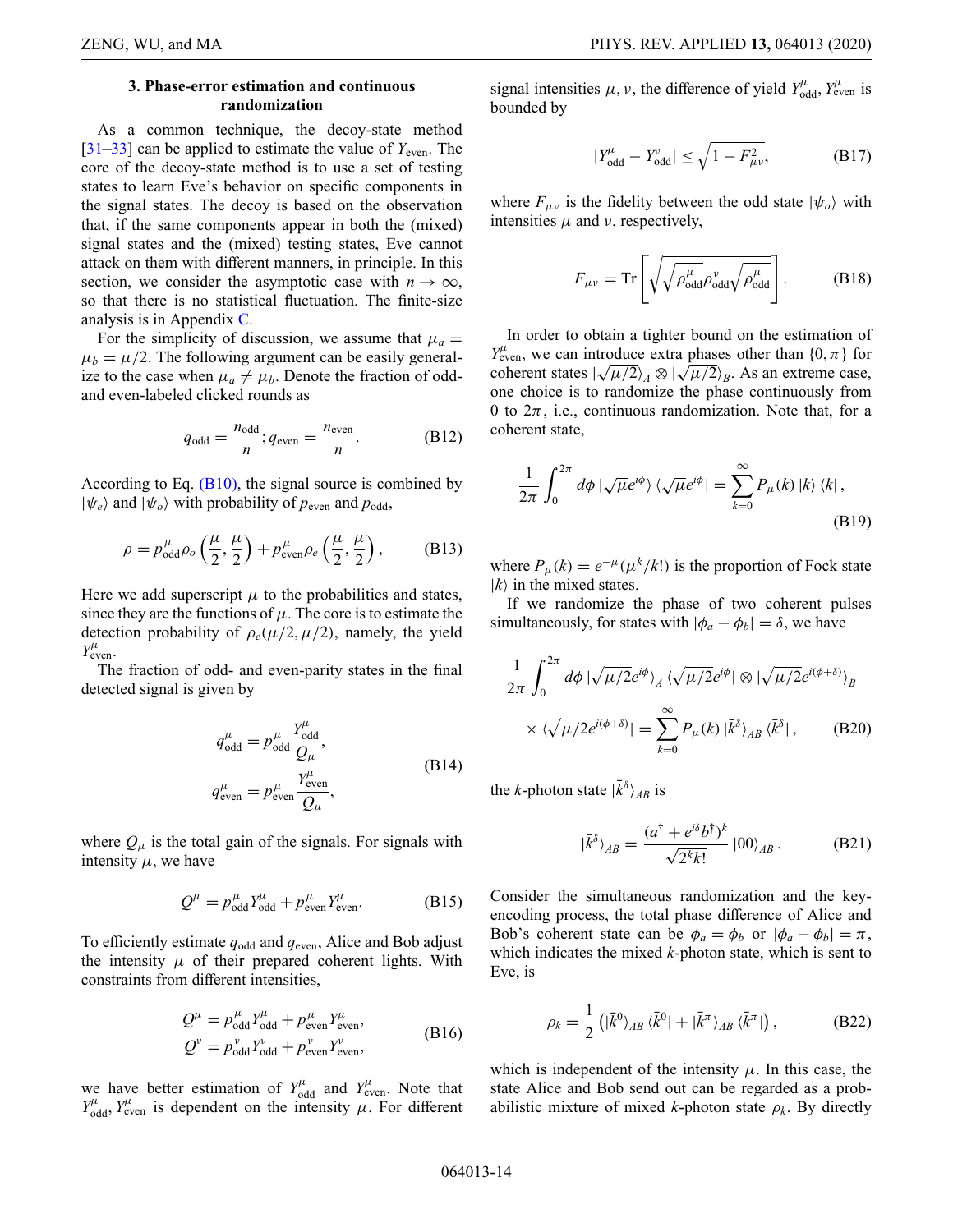applying Lemma 2, we can estimate the phase error by

$$
E^{\text{ph}} = \sum_{k=0}^{\infty} q_{2k},
$$
 (B23)

where  $q_k$  is the proportion of detection event caused by state  $\rho_{AB}$ , especially  $q_0$  corresponds to the vacuum signal detection, i.e., dark counts.

The source components are Fock states  $\{ |k\rangle \}$ , whose yields  $\{Y_k\}$  are independent of  $\mu$ . The fractions  $q_k^{\mu}$  of  $k$ photon component in the final detected signals are given by

$$
q_k^{\mu} = P^{\mu}(k) \frac{Y_k}{Q_{\mu}}.
$$
 (B24)

The overall gain is given by

$$
Q_{\mu} = \sum_{k=0}^{\infty} P^{\mu}(k) Y_k.
$$
 (B25)

Similarly, we use the decoy-state method in the continuous randomization case, and there is a set of Eq. [\(B25\)](#page-14-0) with different signal intensities  $\mu$  and corresponding proportion  $P^{\mu}(k)$ , which can be used to bound  $\{Y_k\}$ , therefore we can estimate *E*ph efficiently.

The continuous phase-randomized protocol, named protocol III, is as follows.

# **Protocol III**

(1) State preparation: Alice and Bob prepare coherent states  $\left(\sqrt{\mu_a}\right)_A \otimes \left(\sqrt{\mu_b}\right)_B$  on two optical modes *A*, *B*, at the beginning of each run. They initialize their qubits *A* , *B* in  $|+\rangle$ . Alice applies the control gate  $C_{A'A}(U)$  to qubit *A'* and optical pulse *A*, and adds an extra random  $0 \sim 2\pi$  phase  $\phi_a$  on *A*. Similarly, Bob applies  $C_{B'B}(U)$ ,  $\phi_b$  to *B'* and *B*.

(2) Measurement: Alice and Bob send the two optical pulses *A* and *B* to an untrusted party, Eve, who is supposed to perform joint measurement and obtain the detection results *L* or *R*.

(3) Announcement: Eve announces the detection result or no successful detection for each round. After that, Alice and Bob announce their random phases and intensity settings { $\phi_a$ ,  $\mu_a$ } and { $\phi_b$ ,  $\mu_b$ } and keep the signals with  $|\phi_a |\phi_b| = 0$  or  $\pi$  and  $\mu_a = \mu_b$ .

(4) Sifting: When Eve announces an *L* or *R* click, Alice and Bob keep the qubits of systems A' and B'. In addition, Bob applies a Pauli  $X$ -gate to his qubit  $B'$  if Eve's announcement is *R* click. If  $|\phi_a - \phi_b| = \pi$ , Bob applies another Pauli *X* gate on *B* .

Alice and Bob perform the above steps for many rounds and end up with a joint 2*n*-qubit state  $\rho_{A'B'} \in$  $(\mathcal{H}_{A} \otimes \mathcal{H}_{B})^{\otimes n}$ .

(5) Parameter estimation: Alice and Bob estimate the click ratio caused by even-state fractions by decoy-state methods.

(6) Key generation: For the signals with intensity  $\mu_a =$  $\mu_b = \mu/2$ , Alice and Bob perform local *Z* measurements on  $\rho_{A'B'}$  to generate raw data strings  $\kappa_A$  and  $\kappa_B$ . They reconcile the key string to  $\kappa_A$  by an encrypted classical channel, with the consummation of  $l_{EC}$ -bit keys. After that, they perform privacy amplification according to the even-state ratio to generate keys.

#### <span id="page-14-2"></span>**4. Practical issues in PM QKD**

In practice, to bound the phase error, we only need to bound the yield of single-photon components  $\rho_1$ ,

$$
\rho_1 = \frac{1}{2} (|01\rangle_{AB} \langle 01| + |10\rangle_{AB} \langle 10|), \quad (B26)
$$

<span id="page-14-0"></span>and the overall odd phase-error rate is bounded by

<span id="page-14-1"></span>
$$
E^{\text{ph}} \le 1 - q_1,\tag{B27}
$$

where  $q_1 = P_{\mu}(1)Y_1/Q_{\mu}$ .

To make the above protocol III practical, we now consider the following issues.

(1) From continuous phase randomization to discrete phase randomization.A continuous phase randomization and phase postselection is practically intractable. However, in practice, randomizing the phases of coherent pulses discretely is enough. For a coherent state  $\langle \sqrt{\mu} \rangle$ , if we randomize its phase discretely with  $\{\phi_j = (2\pi/D)j\}_{j=0}^{D-1}$ , the state can be expanded by a group of "pseudo" Fock states [\[36\]](#page-22-4),

$$
\frac{1}{D} \sum_{j=0}^{D-1} |\sqrt{\mu} e^{i\phi_j} \rangle_C \langle \sqrt{\mu} e^{i\phi_j} | = \sum_{k=0}^{D-1} P_D^{\mu}(k) |\lambda_k\rangle_C \langle \lambda_k |,
$$
\n(B28)

where

$$
|\lambda_{k}\rangle_{C} = \frac{e^{-\mu/2}}{\sqrt{P^{\mu}(k)}} \sum_{l=0}^{\infty} \frac{(\sqrt{\mu})^{lD+k}}{\sqrt{(lD+k)!}} |lD+k\rangle_{C},
$$
  
\n
$$
P_{D}^{\mu}(k) = \sum_{l=0}^{\infty} \frac{\mu^{lD+k} e^{-\mu}}{(lD+k)!},
$$
\n(B29)

as we can see, when *D* becomes large,  $|\lambda_0\rangle$  and  $|\lambda_1\rangle$  will get close to the Fock state  $|0\rangle$  and  $|1\rangle$ .

Now we calculate the deviation of  $q_1$  caused by discrete phase randomization. Without loss of generality, we set  $|\phi_a - \phi_b| = \delta$ . After the discrete phase randomization,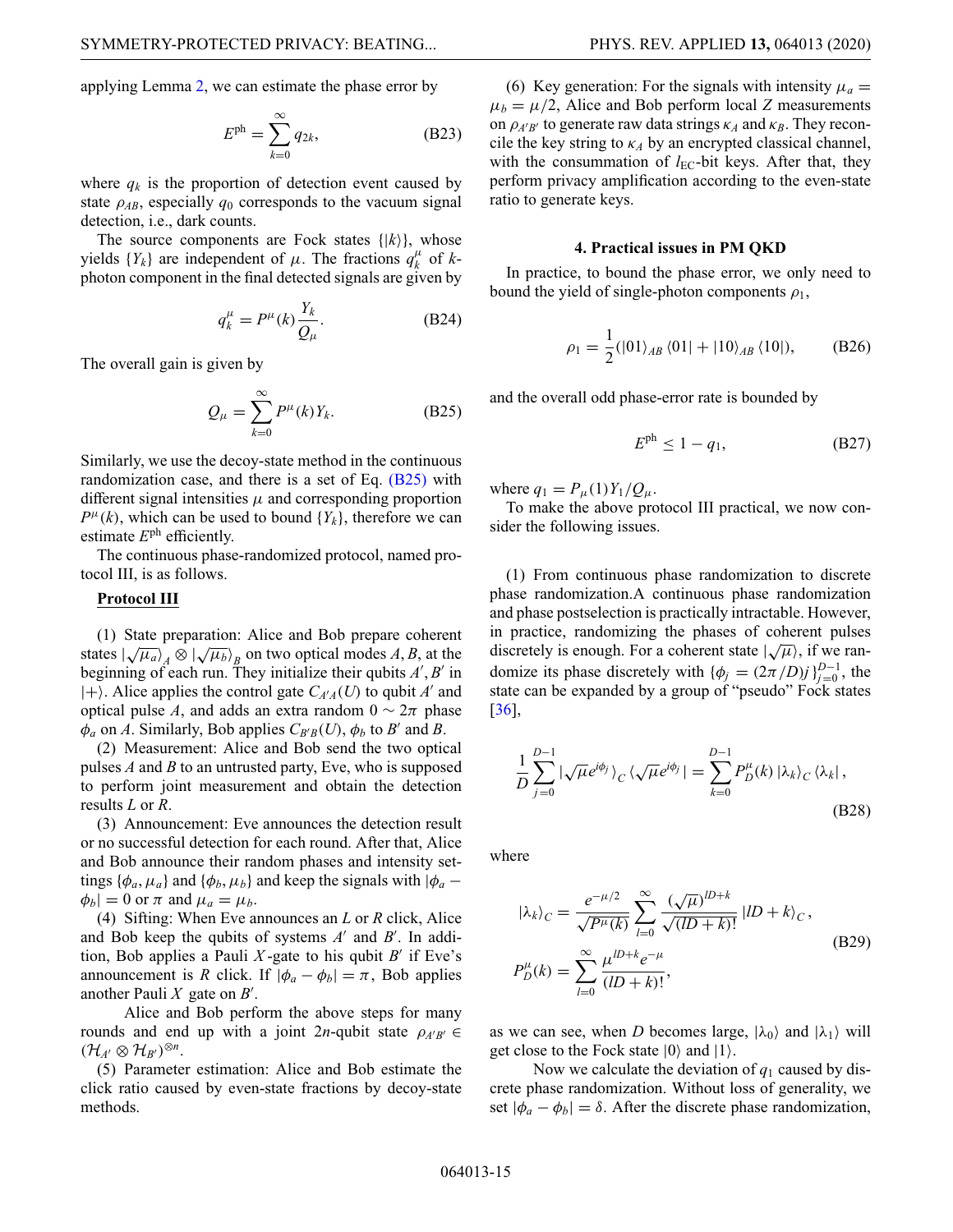the state is

$$
\frac{1}{D} \sum_{j=0}^{D-1} \left| \sqrt{\frac{\mu}{2}} e^{i\phi_j} \right\rangle_A \left\langle \sqrt{\frac{\mu}{2}} e^{i\phi_j} \right| \otimes \left| \sqrt{\frac{\mu}{2}} e^{i(\phi_j + \delta)} \right\rangle_B
$$
\n
$$
\times \left\langle \sqrt{\frac{\mu}{2}} e^{i(\phi_j + \delta)} \right| = \sum_{k=0}^{\infty} P_D^{\mu}(k) \left| \bar{\lambda}_{k}^{\delta} \right\rangle_{AB} \left\langle \bar{\lambda}_{k}^{\delta} \right|, \tag{B30}
$$

the *k*-photon state  $|\bar{\lambda}_k^{\delta}\rangle_{AB}$  is

$$
|\bar{\lambda}_{k}^{\delta}\rangle_{AB} = \frac{e^{-\mu/2}}{\sqrt{P^{\mu}(k)}} \sum_{l=0}^{\infty} \frac{(\sqrt{\mu})^{lD+k}}{\sqrt{(lD+k)!}} |\overline{lD+k}^{\delta}\rangle_{AB}, \quad \text{(B31)}
$$

where  $|\bar{k}^{\delta}\rangle_{AB}$  is defined in Eq. [\(B21\).](#page-13-0)

We compare the fidelity between  $|\bar{1}^{\delta}\rangle_{AB}$  and  $|\bar{\lambda}_1^{\delta}\rangle_{AB}$ ,

$$
|\langle \overline{1}^{\delta} | \overline{\lambda}_{1}^{\delta} \rangle|^{2} = \frac{e^{-\mu}}{P_{D}^{\mu}(1)} \left| \sum_{l=0}^{\infty} \frac{(\sqrt{\mu})^{lD+1}}{(lD+1)!} \langle \overline{1}^{\delta} | \overline{lD+1}^{\delta} \rangle \right|^{2},
$$
  

$$
= \frac{e^{-\mu}}{P_{D}^{\mu}(1)} \mu,
$$
  

$$
= \frac{e^{-\mu}}{e^{-\mu} \left( \mu + \frac{\mu^{(D+1)}}{(D+1)!} + \frac{\mu^{(2D+1)}}{(2D+1)!} + \cdots \right)},
$$
  

$$
= \frac{1}{1 + \frac{\mu^{D}}{(D+1)!} + \frac{\mu^{2D}}{(2D+1)!} + \cdots},
$$
  

$$
\geq 1 - \frac{\mu^{D}}{(D+1)!},
$$
 (B32)

the final inequality holds because  $[(n+1)D+1] \ge$  $(nD+1)!(D+1)!$  for  $n \ge 1$ . Note that the fidelity is independent of the phase difference  $\delta$ .

Therefore, according to Eq.  $(B17)$ , the yield difference of  $|\tilde{1}^{\delta}\rangle$  and  $|\bar{\lambda}_1^{\delta}\rangle_{AB}$  is bounded by

$$
|Y_1 - Y_{\lambda_1}^{\mu}| \le \sqrt{1 - |\langle \overline{1}^{\delta} | \overline{\lambda}_1^{\delta} \rangle|^2} \le \sqrt{\frac{\mu^D}{(D+1)!}}, \quad (B33)
$$

then the difference between estimated  $|\bar{\lambda}_1^{\delta}\rangle_{AB}$  fraction, denoted by  $q_1$  and  $q_{\lambda_1}^{\mu}$ , is bounded by

$$
|q_{1} - q_{\lambda_{1}}^{\mu}| \le P_{D}^{\mu}(1) \frac{|Y_{1} - Y_{\lambda_{1}}^{\mu}|}{Q_{\mu}} \le \frac{P_{D}^{\mu}(1)}{Q_{\mu}} \sqrt{\frac{\mu^{D}}{(D+1)!}}
$$
  
=  $\frac{\xi_{D}(\mu)}{Q_{\mu}}$ , (B34)

note that  $\xi_D(\mu) \equiv P_D^{\mu}(1) \sqrt{\mu^D/(D+1)!} \approx (\mu^{D/2+1} e^{-\mu})/$  $\sqrt{(D+1)!}$ , which is only correlated to the signal intensity  $\mu$  and discrete phase number *D*. Therefore, we can compare the ratio  $\xi_D(\mu)/Q_\mu$ , which illustrates the deviation of the estimated  $q_1$  from the real  $q_\lambda^\mu$  $\frac{\mu}{\lambda_1}$ .

If we set *D* = 16, then  $\xi_D(\mu) \approx \mu^9 e^{-\mu} / \sqrt{17!}$ , which is a tiny value when  $\mu$  < 1, compared to the gain  $Q_{\mu} \approx \eta \mu$ , where  $\eta$  is the channel transmittance from Alice or Bob to the middle point Eve. Therefore, we can safely ignore the effect caused by discrete phase randomization and borrow the former decoy-state method based on continuous phase randomization [\[32,](#page-22-5)[39\]](#page-22-8).

(2) Key generation and parameter estimation with signals where the phases are not aligned.

In protocol III, only the states with aligned phases  $|\phi_a - \phi_b| = 0$ ,  $\pi$  and the same intensity  $\mu_a = \mu_b$  are postselected to estimate the detections caused by single-photon components and generate keys. This will cause a huge waste on sifting in a practical finite-size case. We now discuss how to use these signals for key generation and parameter estimation.

First, we notice that for signals with  $\mu_a = \mu_b =$  $\mu/2$  and  $|\phi_a - \phi_b| = \delta, \delta + \pi$ , we can regard it as a specific case of protocol III, where Alice and Bob originally share a state  $|\sqrt{\mu_a}\rangle_A \otimes |\sqrt{\mu_b}e^{i\delta}\rangle_B$ . According to Eq. [\(B21\),](#page-13-0) the mixed *k*-photon state when  $|\phi_a - \phi_b| = \delta, \delta + \pi$  is

<span id="page-15-1"></span>
$$
\rho_k^{\delta} = \frac{1}{2} \left( |\bar{k}^{\delta}\rangle_{AB} \langle \bar{k}^{\delta}| + |\bar{k}^{\delta+\pi}\rangle_{AB} \langle \bar{k}^{\delta+\pi}| \right). \tag{B35}
$$

In general, the *k*-photon state is correlated with the misaligned phase  $\delta$ , which implies that states with different mismatched phases have different mixed *k*-photon states. However, this state is not true for  $k - 1$ , where the singlephoton state,

$$
\rho_1^{\delta} = \frac{1}{2} (|01\rangle_{AB} \langle 01| + |10\rangle_{AB} \langle 10|), \tag{B36}
$$

is independent of the misaligned phase. Therefore, states with different unaligned phases have the same singlephoton component, which indicates that we can use all of the states to estimate the yield of the single-photon component, regardless of the misaligned phase  $\delta$ . The phase error can be bounded by

<span id="page-15-0"></span>
$$
E^{\text{ph}} \le 1 - q_1. \tag{B37}
$$

Based on this observation, during the postprocessing, Alice and Bob first reconcile their sifted raw key bits  $K_a$  and  $K_b$ for each group  $j_s = j_a - j_b$  separately. If the error rate in a group of data is too large, they can simply discard that group. Denote the group set *J* to be the set of remaining phase-group indexes  $\{j_s\}$ . That is, if  $j_s \in J$ , then the phase group *js* is kept for key generation. They then estimate the even-photon fraction  $q_{\text{even}}$  for all the remaining data in *J* and perform privacy amplification.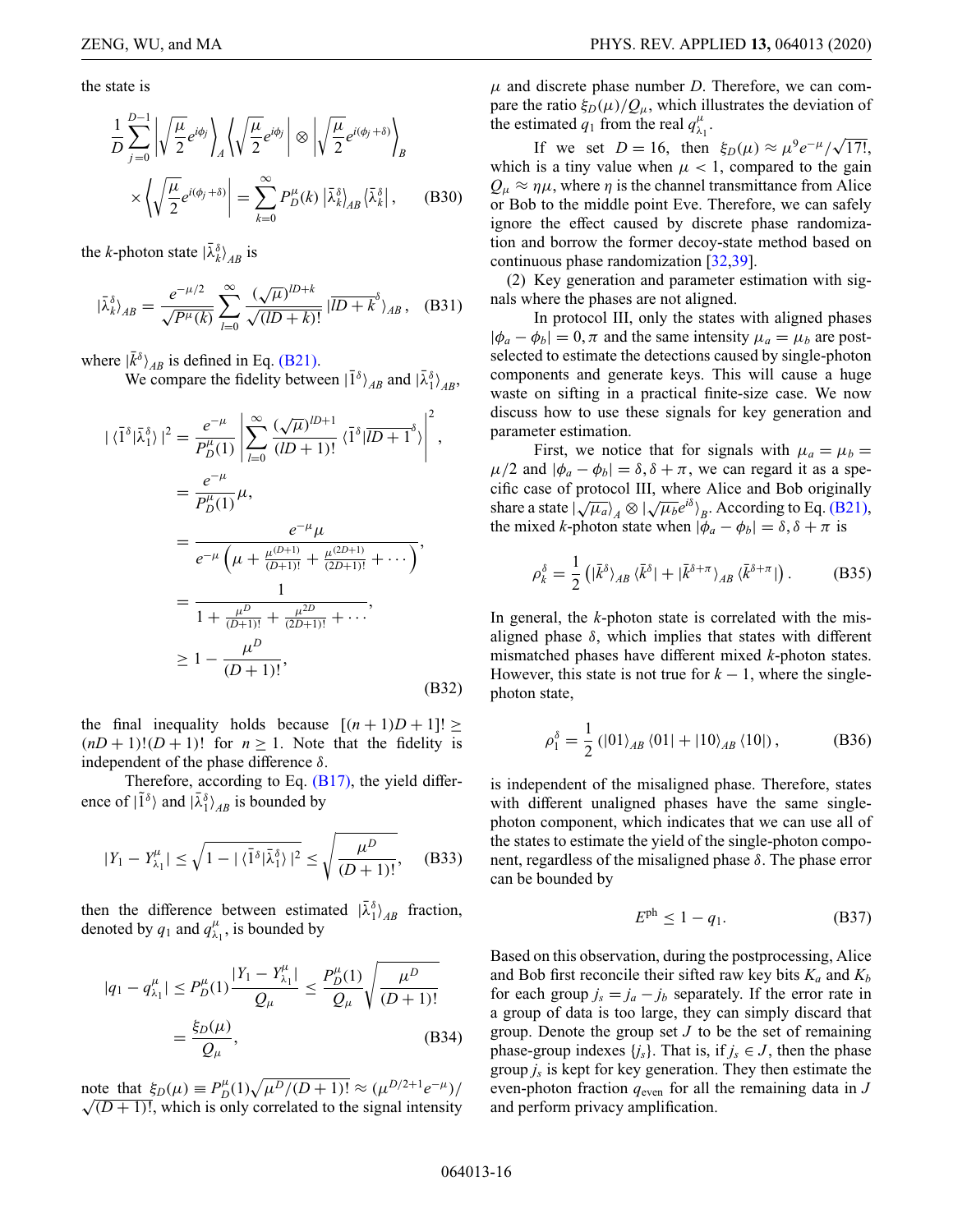In a more general scenario, Alice and Bob can estimate the yield of states  $|01\rangle_{AB}$  and  $|10\rangle_{AB}$ , denoted as  $Y_{01}$  and  $Y_{10}$ , respectively. The overall yield  $Y_1$  can be calculated by

$$
Y_1 = \frac{1}{2}(Y_{01} + Y_{10}).
$$
 (B38)

Similar to the traditional MDI QKD [\[14,](#page-21-12)[40,](#page-22-9)[41\]](#page-22-10), Alice and Bob can use signals with different intensities to achieve a better estimation on  $Y_1$ . However, in this paper, to simplify the discussion, we focus on the signals with  $\mu_a = \mu_b$ , and leave the better estimation for future works.

(3) From infinite decoy-state analysis to the finite decoy-state setting.

In practice, with finite data size, we can use only finite rounds for testing. To accurately bound the even-state components, we have to use the testing states with finite intensity settings.

We explicitly analyze this problem in Appendix [C.](#page-17-0) As a result, we show that Alice and Bob can use only vacuum + weak decoy state, similar to the BB84 decoy-state analysis [\[39\]](#page-22-8).

With all the factors taken into consideration, the practical version of protocol III, named protocol IV, is presented as below.

#### **Protocol IV**

(1) State preparation: Alice prepares coherent state (1) State preparation. After prepares content state<br> $|\sqrt{\mu_a}e^{i\phi_{ja}}\rangle_A$  on optical mode *A*, with  $\mu_a \in \{0, \nu/2, \mu/2\}$ , and  $\phi_{j_a} \in \left\{ (2\pi/D)j_a \right\}_{j_a=0}^{D-1}$ . She initializes her qubit *A'* in  $|+i\rangle$ . She applies the control gate  $C_{A'A}(U)$  to qubit *A'* and optical pulse *A*. Similarly, Bob prepares  $\left(\sqrt{\mu_b}e^{i\phi_j}b\right)_B$ on optical mode *B*. He initializes his qubit *B'* in  $|+\rangle$ . He applies the control gate  $C_{B/B}(U)$  to qubit *B'* and optical pulse *B*.

(2) Measurement: Alice and Bob send their optical pulses, *A* and *B*, to an untrusted party, Eve, who is expected to perform an interference measurement and record the detector (*L* or *R*) that clicks.

(3) Announcement: Eve announces the detection result or no successful detection for each round. After that, Alice and Bob announce their random phases and intensity settings  $\{j_a, \mu_a\}$  and  $\{j_b, \mu_b\}$  and keep the signals with  $\mu_a =$ μ*b*.

(4) Sifting: When Eve announces an *L* or *R* click, Alice and Bob keep the qubits of systems A' and B'. In addition, Bob applies a Pauli  $X$  gate to his qubit  $B'$  if Eve's announcement is *R* click. If  $3D/4 > [(j_a - j_b) \text{ mod } D] \ge$  $D/4$ , Bob applies another Pauli *X* gate on *B'*.

Alice and Bob perform the above steps for many rounds and end up with a joint 2*n*-qubit state  $\rho_{A'B'}$  $(\mathcal{H}_{A'} \otimes \mathcal{H}_{B'})^{\otimes n}.$ 

(5) Parameter estimation: For all the raw data that they have retained, Alice and Bob record the detect number  $M_{i_a,i_b}^{(j_s)}$  of different intensity combinations  $\{\mu_{i_a}, \mu_{i_b}\}$ and phase groups  $j_s$ . They then estimate the information leakage  $E_{\mu}^{\text{ph}}$  using Eq. [\(B27\).](#page-14-1)

(6) Key generation: For the signals with intensity  $\mu_a =$  $\mu_b = \mu/2$ , Alice and Bob perform local *Z* measurements on  $\rho_{A'B'}$  to generate raw data strings  $\kappa_A$  and  $\kappa_B$ . They first group the signals by  $j_s = \min[(j_a - j_b) \mod D, (j_b - j_b)]$  $j_a$ ) mod *D*]. After that, they keep the signals with  $j_s$  in a set *J*. They reconcile the corresponding key string to  $\kappa_A$  by an encrypted classical channel, with the consummation of  $l_{\text{EC}}^{j_s}$ -bit keys according to  $j_s$ . After that, they perform privacy amplification according to the estimated single-photon ratio  $q_1$  to generate keys.

The key rate of this protocol is

$$
r = \frac{2}{D} \sum_{j_s \in J} \left[ 1 - H(E^{\text{ph}}) - l_{\text{EC}}^{j_s} \right].
$$
 (B39)

Typically,  $l_{EC}^{j_s}$  can be replaced by  $fH(E^{j_s})$ , where  $f$  is errorcorrection efficiency and *Ejs* is bit error rate for each phase group  $j_s$  that is in  $J$ .  $E^{ph}$  is the phase-error rate bounded by Eq. [\(B37\).](#page-15-0)

Following Shor and Preskill [\[6\]](#page-21-4), we can move the measurement before the sifting step, in which case  $C - \pi$ rotation is replaced by the bit flip operation. Then protocol IV reduces to PM QKD protocol in the paper.

# **PM QKD**

(1) State preparation: Alice randomly generates a key bit  $\kappa_a$ , and picks a random phase  $\phi_{j_a}$  from the set  ${i<sub>a</sub>} \frac{2\pi}{D}$ ,  ${j<sub>a=0</sub>}$ , and the intensity  $\mu_{i_a}$  from {0, v/2,  $\mu$ /2}. She then prepares the coherent state  $|\sqrt{\mu_{ia}}e^{i(\phi_{ja} + \pi \kappa_a)}|_A$ . Similarly, Bob generates  $\kappa_b$ ,  $\phi_{j_b}$ ,  $\mu_{i_b}$  and then prepares  $\left| \sqrt{\mu_{i_b}} e^{i(\phi_{j_b} + \pi \kappa_b)} \right\rangle_B$ .

(2) Measurement: Alice and Bob send their optical pulses, *A* and *B*, to an untrusted party, Eve, who is expected to perform an interference measurement and record the detector (*L* or *R*) that clicks.

(3) Announcement: Eve announces the detection result for each round. After that, Alice and Bob announce their random phases and intensity settings  $\{j_a, \mu_a\}$  and  $\{j_b, \mu_b\}$ and keep the signals with  $\mu_a = \mu_b$ .

(4) Sifting: When Eve announces a successful detection, (a click from exactly one of the detectors *L* or *R*), Alice and Bob keep  $\kappa_a$  and  $\kappa_b$ . Bob flips his key bit  $\kappa_b$ if Eve's announcement is an *R* click. Then, Alice and Bob group the signals by  $j_s = (j_a - j_b) \text{ mod } D$ . If  $j_s \in$  $[D/4, 3D/4)$ , Bob flips his key bit  $\kappa_b$ . After that, Alice and Bob merge the data with  $j_s$  and  $j_s + D/2$ , with  $j_s =$  $0, 1, \ldots, D/2 - 1.$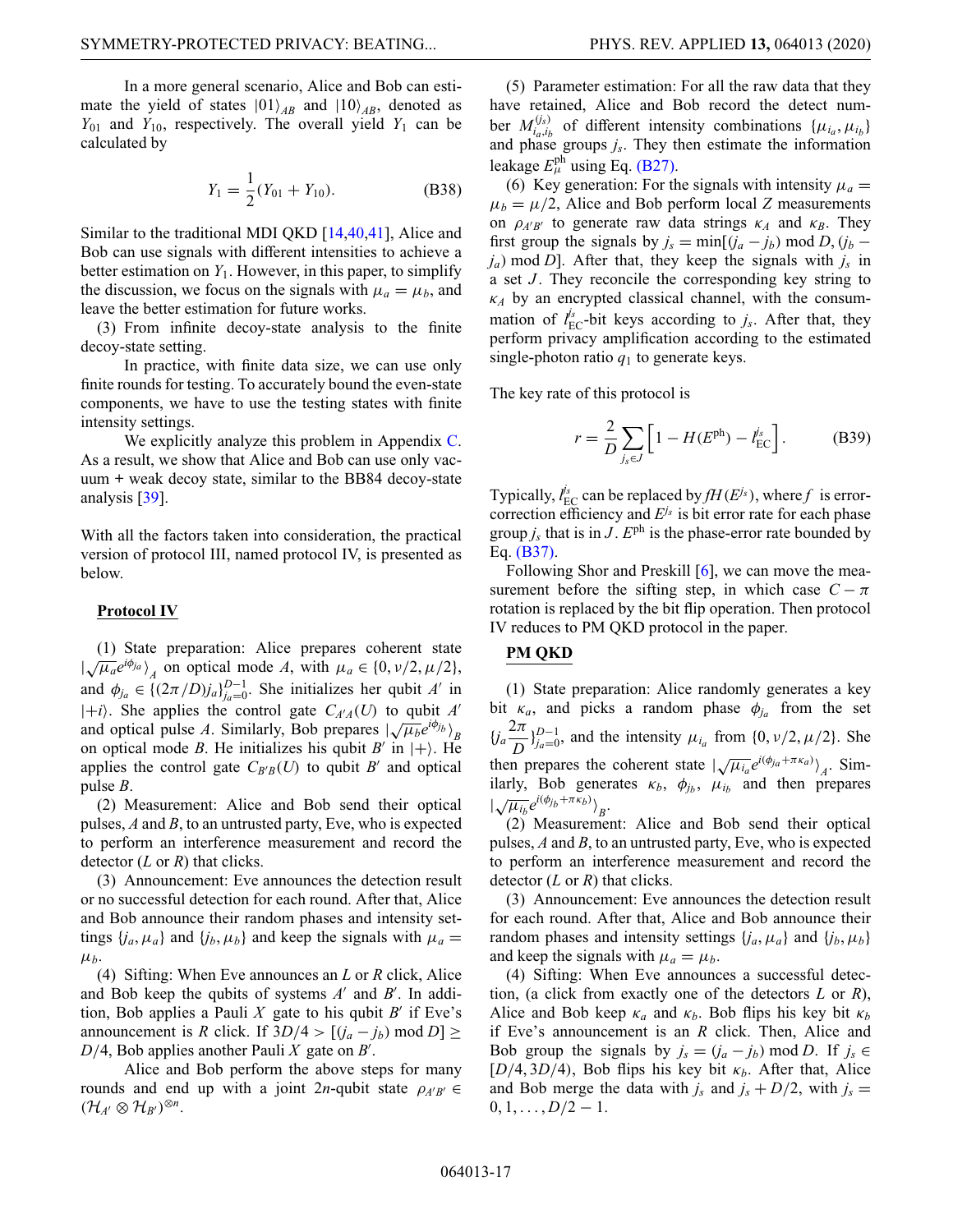(5) Parameter estimation: For all the raw data that they have retained, Alice and Bob record the detect number  $M_{i_a,i_b}^{(j_s)}$  of different intensity combinations  $\{\mu_{i_a}, \mu_{i_b}\}$ and phase groups *js*. They then estimate the information leakage  $E_{\mu}^{\text{ph}}$  using Eq. [\(B27\).](#page-14-1)

(6) Key generation: For the signals with  $\mu_{i} = \mu_{i}$  $\mu/2$ , Alice and Bob group them by the phase index  $j_s =$  $\min[(j_a - j_b) \mod D, (j_b - j_a) \mod D]$ . After that, they keep the signals with  $j_s$  in a set  $J$ . They reconcile the corresponding key string to  $\kappa_A$  by an encrypted classical channel, with the consummation of  $l_{\text{EC}}^{\text{fs}}$ -bit keys according to *js*. After that, they perform privacy amplification according to the estimated single-photon ratio  $q_1$  to generate keys.

### <span id="page-17-0"></span>**APPENDIX C: FINITE DATA-SIZE ANALYSIS**

In this section, we analyze the finite-size effect of the PM QKD protocol introduced in the main text. Here we ignore the effect caused by discrete phase randomization. Recall that during the postprocessing in PM QKD, Alice and Bob first reconcile their sifted raw key bits  $K_a$  and  $K_b$  for each phase group  $j_s = j_a - j_b$  separately. They keep some of the phase groups  $j_s \in J$  for key generation. They then estimate the single-photon fraction  $q_1^J$  for all the remaining data in *J* and perform privacy amplification.

As mentioned in the main text, in QKD finite-size analysis, one should take the cost and failure probability of channel authentication, error verification, privacy amplification, and parameter estimation into account. However, the cost of the first three steps is negligible in comparison to the one in parameter estimation. When the final key length is much larger than 37 bits, one can ignore the corresponding failure probability with a constant secret-key cost [\[10\]](#page-21-8). For simplicity, we ignore these parts in our analysis. The finite-size key length  $N_k$  is then

$$
N_k = \sum_{j \in J} M_{si}^j [1 - H(E^{ph}) - fH(E^j)], \qquad (C1)
$$

with the failure probability of  $\epsilon_{\text{eph}}$ . Here  $M_{\text{si}}^j$  is the sifted raw key length of phase group *j* before error verification and privacy amplification, *f* is the error-correction efficiency,  $E^j$  is the quantum bit error rate of group *j*,  $E^{ph}$  is the estimated upper bound of phase-error rate bounded by

$$
E^{\text{ph}} < 1 - q_1^J = 1 - \frac{M_1^{\mu J}}{M^{\mu J}},\tag{C2}
$$

with a failure probability of  $\epsilon_{\text{eph}}$ . Here  $M^{\mu J}$  is the click round number with  $\mu_a = \mu_b = \mu/2$  and phase group  $j_s \in$ *J*, and  $M_1^{\mu J}$  is the estimated single-photon component in it.

The core of parameter estimation of *E*ph is to estimate *the clicked rounds caused by the single-photon component*  $M_1^{\mu J}$ , for all the clicked rounds with  $\mu_a = \mu_b = \mu/2$  and *all the left phase group J* . Here, we follow Ref. [\[37\]](#page-22-6) for a tight decoy-state analysis in the finite-data regime.

As stated in Appendix [4,](#page-14-2) since the single-photon state  $\rho_1$  is the same whatever  $\phi_a$  and  $\phi_b$  is, we can first estimate the single-photon clicks  $M_1^{\mu}$  caused by all the phase groups with different  $j_d$  all together, and then estimate  $M_1^{\mu J}$  for the left groups *J* afterwards.

Without matching the random phase  $\phi_a$ ,  $\phi_b$  by  $j_s$ , the state on optical modes *A*, *B* sent out to Eve when  $\mu_a =$  $\mu_b = \mu/2$  is

$$
\rho_{AB} = \sum_{k} P^{\mu}(k) \rho_k^{\text{tot}},\tag{C3}
$$

where

$$
\rho_k^{tol} = \int_0^{\pi} d\delta \, \rho_k^{\delta} = \sum_{k_a, k_b} B\left(k_a; k, \frac{1}{2}\right) \left|k_a, k_b\right\rangle \left\langle k_a, k_b\right|,
$$
\n(C4)

and  $B(k; n, p) = {n \choose k} p^k (1-p)^{(n-k)}$  is the binomial distribution.  $\rho_k^{\delta}$  is given by Eq. [\(B35\).](#page-15-1) Note that  $\rho_1^{\text{tot}} = \rho_1$ . For different intensities  $\{0, \nu, \mu\}$ , the *k*-photon component  $\rho_k^{\text{tot}}$ are the same, following Poisson distribution with different parameters. Therefore, the former finite-size decoy-state analysis on the BB84 protocol can be directly applied to PM QKD.

For each intensity  $\{0, \nu, \mu\}$ , suppose Alice and Bob send out  $N^{vac}, N^w, N^s$  rounds of pulses, with  $M^{vac}, M^w, M^s$ rounds of effective clicks, respectively. We have

$$
Nvac \approx (rvac)2N,
$$
  
\n
$$
Nw \approx (rw)2N,
$$
  
\n
$$
Ns \approx (rs)2N.
$$
 (C5)

A unified notation is  $\{N^a, M^a\}$ , with  $a \in \{vac, w, s\}$  indicating the intensity setting of vacuum, weak, and signal. Denote the normalized rate of each intensity setting *a* in the final clicked signals as

$$
q^a = N^a/N,\tag{C6}
$$

note that,  $q<sup>a</sup>$  is a fixed number after Alice and Bob send out all the signals.

<span id="page-17-1"></span>For a specific intensity setting  $a \in \{vac, w, s\}$ , denote the rounds of sending out *k*-photon pulses  $\rho_k^{\text{tot}}$  and clicks caused by it as  $\{N_k^a, M_k^a\}$ . Define

$$
N_k \equiv \sum_a N_k^a,\tag{C7}
$$

to be the overall rounds to send *k*-photon signals. Denote the conditional probability that Alice and Bob choose the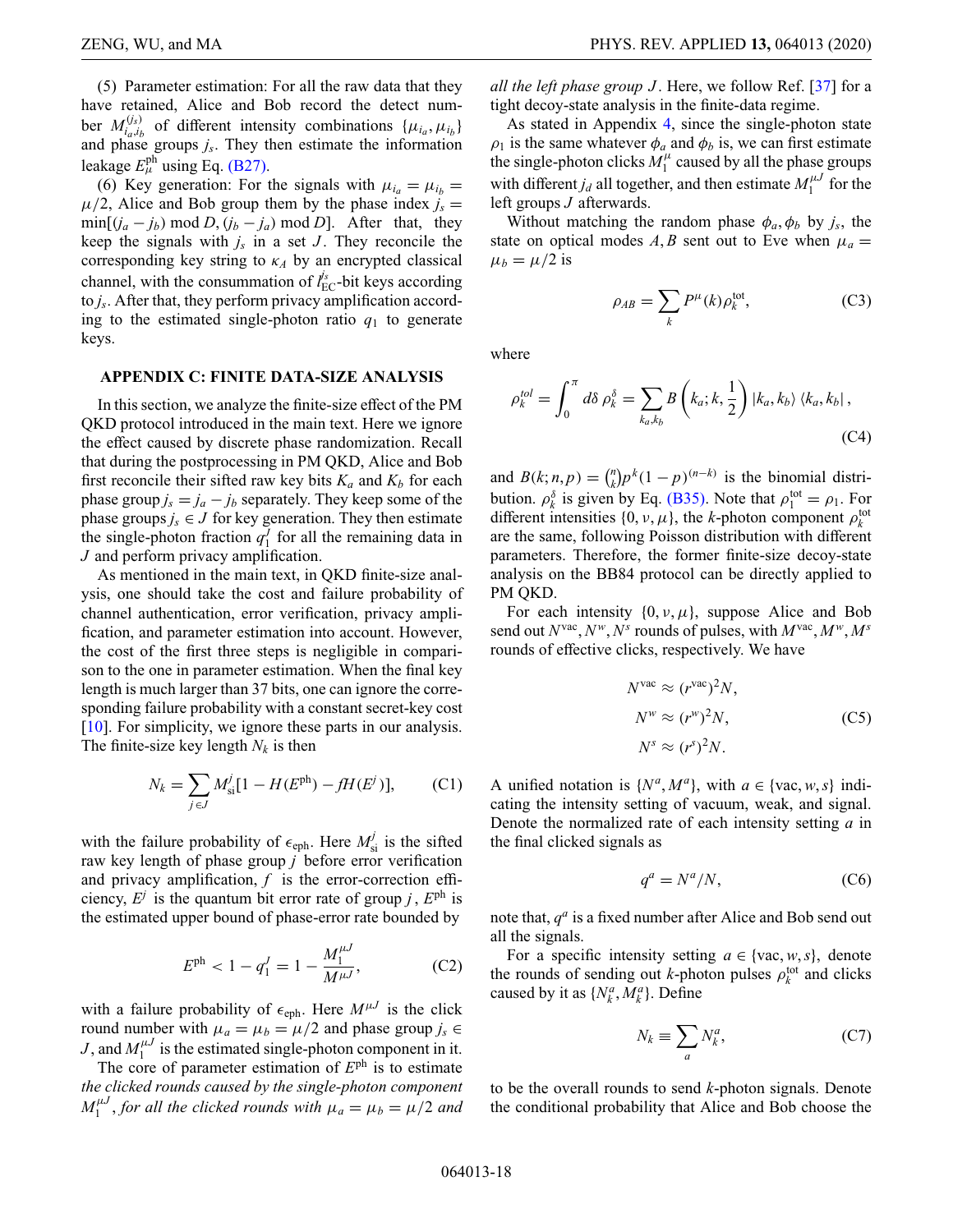intensity setting *a* when sending out the *k*-photon signal as

$$
p(a|k) = \lim_{N_k \to \infty} \frac{N_k^a}{N_k} \\
= \frac{q^a P^a(k)}{q^{\text{vac}} P^0(k) + q^{\text{w}} P^{\text{v}}(k) + q^s P^{\mu}(k)},
$$
(C8)

where we slightly abuse the notation  $P^a(k)$  to denote the Poisson distribution with intensity setting *a*.

Therefore, we have

$$
N^{a} = \sum_{k} N_{k}^{a} \approx \sum_{k} p(a|k)N_{k},
$$
  

$$
M^{a} = \sum_{k} M_{k}^{a} \approx \sum_{k} p(a|k)M_{k},
$$
 (C9)

where  $p(\text{vac}|k) = 0$  for all  $k \neq 0$ .

In the whole QKD process, the values  $\{N^a\}_a$  and  $\{M^a\}_a$ are known by Alice and Bob. The values  $\{N_k^a\}_{a,k}$  are available to Alice and Bob, in principle, and cannot be controlled by Eve. The values  $\{M_k\}_k$  are, however, controlled by Eve and unknown to Alice and Bob.

The core observations to perform finite-size analysis in this case are as follows.

(1) When Alice and Bob send out *k*-photon signals, the choosing of a different intensity setting *a* is independent and identically distributed (i.i.d.), given by the probability distribution  $p(a|k)$ .

(2) Eve's attack on *k*-photon signals cannot depend on the intensity setting *a*.

Therefore, Eve's attack can be described by a random sampling from the set of  $N_k$ . She randomly chooses  $M_k$  rounds from it and announces them as effective clicks. Among them,  $\{M_k^a\}_a$ , i.e., the clicks caused by different intensity settings, are randomly distributed.

To clarify the random-sampling model, we can then rewrite  $M_k^a$  as

$$
\bar{M}_k^a = \sum_{i=1}^{M_k} (\bar{\chi}_k^a)_i, \tag{C10}
$$

where

$$
(\bar{\chi}_k^a)_i = \begin{cases} 1 & \text{with probability } p_k^a, \\ 0 & \text{with probability } 1 - p_k^a, \end{cases}
$$
 (C11)

(with  $i = 1, \ldots, M_k$ ) are i.i.d. indicator random variables.

Group these random variables and define

<span id="page-18-0"></span>
$$
\bar{M}^{a} = \sum_{k} \bar{M}_{k}^{a} = \sum_{k} \sum_{i=1}^{M_{k}} (\bar{\chi}_{k}^{a})_{i},
$$
 (C12)

as the variable indicating the overall clicks caused by intensity setting *a*. The bar on  $M_k^a$  is used to indicate that it is a variable.

The decoy-state problem can be modeled as *for the unknown*  $\{M_k\}_k$  *and the known*  $\{p_k^a\}_{a,k}$ , *to evaluate the value* of the variable  $\overline{M}_1^s$ , given the observed constraints *that*  $\{\bar{M}^a = M^a\}_a$ .

We first observe that,

<span id="page-18-1"></span>
$$
\mathbb{E}(\bar{M}_k^a) = p(a|k)M_k,\tag{C13}
$$

and hence

$$
\mathbb{E}(\bar{M}^a) = \sum_{k} \mathbb{E}(\bar{M}^a_k) = \sum_{k} p(a|k)M_k.
$$
 (C14)

Note that, *the expectation values are taken with respect to the i.i.d. variables*  $\{(\bar{\chi}_i^a)_j\}_{a,i,j}$ . Therefore, we can bound the expected values  $E(M^a)$  by applying an inversed form of the Chernoff bound on Eq. [\(C12\)](#page-18-0) and with the observed  ${M^a}_{a}$ . From Eq. [\(C14\),](#page-18-1) we have

<span id="page-18-2"></span>
$$
\mathbb{E}^{U}(\bar{M}^{a}) \geq \sum_{k} p(a|k)M_{k} \geq \mathbb{E}^{L}(\bar{M}^{a}), \qquad (C15)
$$

where we use superscripts *U* and *L* to denote upper and lower bounds, respectively.

To estimate  $M_1^s$ , we first estimate  $M_1$  from Eq. [\(C15\),](#page-18-2) and then estimate  $M_1^s$  by direct use of the Chernoff bound on Eq. [\(C10\).](#page-18-3) We briefly summarize the results of the Chernoff bound in Appendix [1.](#page-5-0)

The decoy method discussed above is based on Eq. [\(C14\)](#page-18-1) and the correlation between variables  $\{M^a, M_k\}$ . To unify it with the former decoy-state formulas with  $\{Q^a, Y_k\}$ , we further define the gain and yield variable as

<span id="page-18-4"></span>
$$
\bar{Q}^a := \frac{\bar{M}^a}{N^a},
$$
  

$$
Y_k^* := \frac{M_k}{N_k^\infty},
$$
 (C16)

<span id="page-18-3"></span>where

$$
N_k^{\infty} = \sum_a P^a(k)N^a = \sum_a P^a(k)(r^a)^2 N, \qquad (C17)
$$

is the expectation value of  $N_k$ .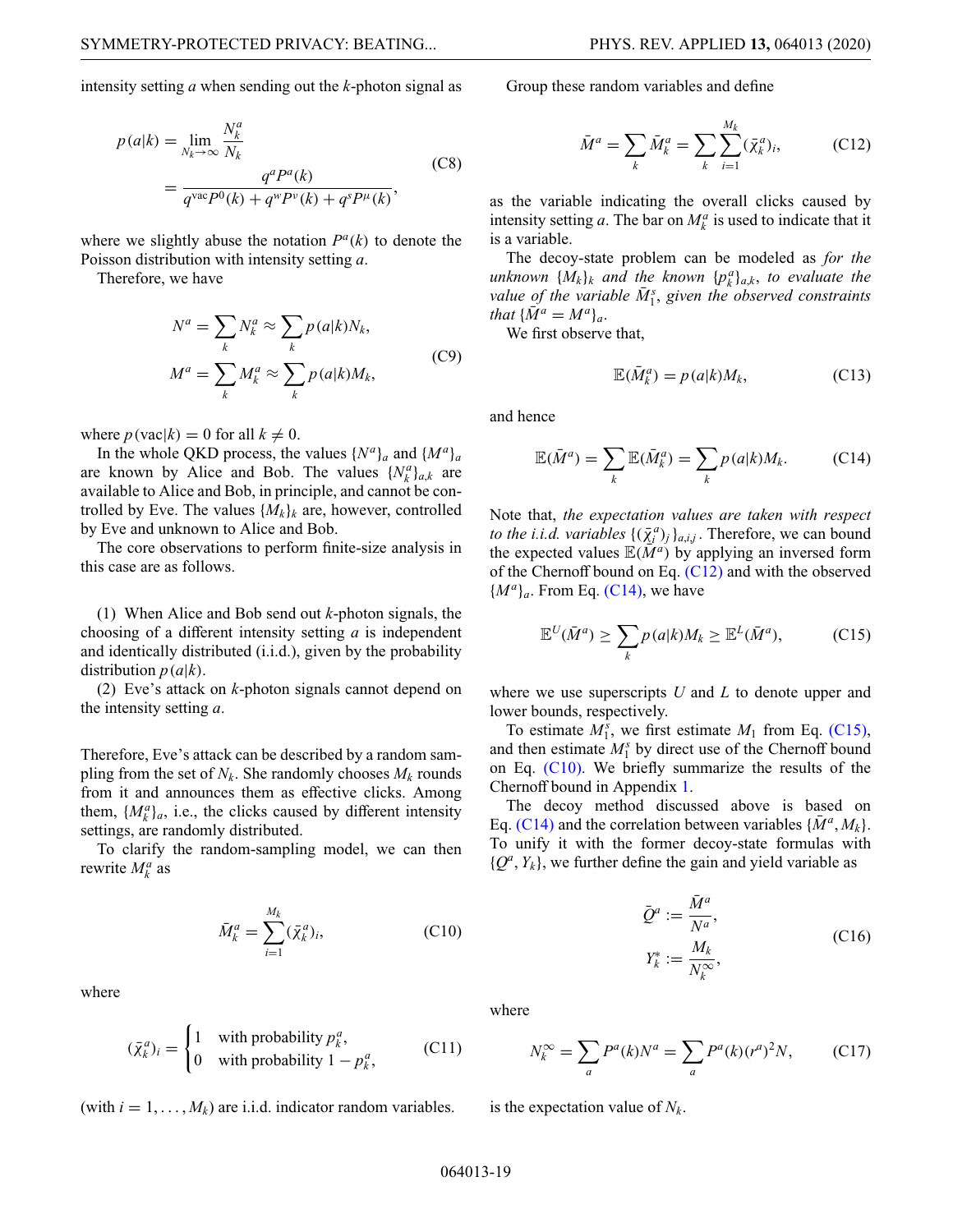From Eq. [\(C14\)](#page-18-1) and the definition of  $\bar{Q}^a$ ,  $\bar{Y}_k^*$  in Eq. [\(C16\),](#page-18-4) we can recover the decoy-state formula expressed by  $\overline{Q}^a$ and  $\bar{Y}_k^*$ ,

$$
\mathbb{E}[\bar{Q}^{a}] = \frac{\mathbb{E}[\bar{M}^{a}]}{N^{a}} = \frac{\sum_{k} p(a|k)M_{k}}{N^{a}}
$$
\n
$$
= \sum_{k} \frac{q^{a}P^{a}(k)}{q^{\text{vac}}P^{0}(k) + q^{\text{w}}P^{\text{v}}(k) + q^{s}P^{\mu}(k)} \frac{M_{k}}{q^{a}N},
$$
\n
$$
= \sum_{k} P^{a}(k) \frac{M_{k}}{N[q^{\text{vac}}P^{0}(k) + q^{\text{w}}P^{\text{v}}(k) + q^{s}P^{\mu}(k)]},
$$
\n
$$
= \sum_{k} P^{a}(k) \frac{M_{k}}{N_{k}^{\infty}},
$$
\n
$$
= \sum_{k} P^{a}(k)Y_{k}^{*}.
$$
\n(C18)

Now, with the observed value  $M^a$ , we can calculate  $Q^a$ , and apply the decoy-state formulas,

$$
\mathbb{E}^U[\bar{Q}^a] \ge \sum_k P^\mu(k) Y_k^* \ge \mathbb{E}^L[\bar{Q}^a]. \tag{C19}
$$

With Eq. [\(C19\),](#page-19-1) we can estimate  $Y_1^*$  by Ref. [\[37\]](#page-22-6)

$$
Y_1^* \ge (Y_1^*)^L = \frac{\mu}{\mu v - v^2} \left( \mathbb{E}^L [Q^w] e^v - \mathbb{E}^U [Q^s] e^{\mu} \frac{v^2}{\mu^2} - \frac{\mu^2 - v^2}{\mu^2} \mathbb{E}^U [Q^{\text{vac}}] \right).
$$
 (C20)

Note that the whole process can be divided into two steps. Step I is to estimate  $(Y_1^*)^L$  and  $(M_1)^L$  for all of the phase groups. Step II is to estimate  $(M_1^{s,J})^L$  for phase-group set *J* from  $(M_1)^L$  in all phase groups. To summarize, the whole phase-error estimation process is as follows.

(1) (Data recording) To record  $\{N^s, N^w, N^{vac}\}$  and record the number of clicked rounds {*M<sup>s</sup>* , *Mw*, *M*vac}.

(2) (Chernoff estimation I) Based on an inversed usage of the Chernoff bound, to calculate  $\{E^U(\bar{M}^a), E^L(\bar{M}^a)\}_a$ , given  $M^a$  and estimate the failure probability  $\epsilon_1$ . Calculate the  $\{\mathbb{E}^U(\bar{Q}^a), \mathbb{E}^L(\bar{Q}^a)\}_a$  by Eq. [\(C16\).](#page-18-4)

(3) (Decoy estimation) Calculate the lower bound  $(Y_1^*)^L$ based on  $\{E^{U}(\overline{O}^{a}), E^{L}(\overline{O}^{a})\}_{a}$  by Eq. [\(C20\).](#page-19-2) Calculate  $(M_1)^L$  by Eq. [\(C16\).](#page-18-4)

(4) (Chernoff estimation II) Based on a direct usage of the Chernoff bound, to calculate  $(M_1^{s,J})^L$  for phase-group set *J* and estimate the failure probability  $\epsilon_2$ . To calculate  $E<sup>ph</sup>$  based on Eq. [\(C2\).](#page-17-1) The overall failure probability is  $\epsilon_{\text{eph}} = \epsilon_1 + \epsilon_2.$ 

#### **1. Chernoff bound**

Here we present the methods to evaluate  $\mathbb{E}(\bar{M}^a)$  from  $M^a$  and evaluate  $M^s$ <sub>1</sub> from  $M_1$  using Chernoff bounds.

To evaluate  $\mathbb{E}(\overline{M}^a)$  from  $M^a$ , we inversely use the Chernoff bounds based on Bernoulli variables. We briefly summarize the results in Ref. [\[37\]](#page-22-6). For the observed value  $\chi$ , we set the lower and upper bound of estimated  $\mathbb{E}(\chi)$  as  $\{E^{L}(\chi), E^{U}(\chi)\}\)$ . Denote

$$
\mathbb{E}^{L}(\chi) = \frac{\chi}{1 + \delta^{L}},
$$
  

$$
\mathbb{E}^{U}(\chi) = \frac{\chi}{1 - \delta^{U}}.
$$
 (C21)

The failure probability of the estimation  $\mathbb{E}(\chi) \in [\mathbb{E}^L(\chi)]$ ,  $\mathbb{E}^{U}(\chi)$ ], given by the Chernoff bound, is

<span id="page-19-3"></span>
$$
\epsilon = e^{-\chi g_2(\delta^L)} + e^{-\chi g_2(\delta^U)},\tag{C22}
$$

where  $g_2(x) = \ln(1 + x) - x/(1 + x)$ .

<span id="page-19-1"></span>To evaluate  $M_1^s$  from  $M_1$ , we directly apply the Chernoff bounds. Suppose the direct sampling expectation value of  $M_1^s$  is given by  $\mathbb{E}(M_1^s) = p_1^s M_1^s$ . For the expected value  $\mathbb{E}(\chi)$ , we set the lower and upper bound of the estimated χ as {χ*<sup>L</sup>*, χ*<sup>U</sup>*}. Denote

<span id="page-19-4"></span>
$$
\chi^{L} = (1 - \bar{\delta}^{L}) \mathbb{E}(\chi),
$$
  
\n
$$
\chi^{U} = (1 + \bar{\delta}^{U}) \mathbb{E}(\chi).
$$
 (C23)

<span id="page-19-2"></span>The failure probability of the estimation  $\chi \in [\chi^L, \chi^U]$ , given by the Chernoff bound, is

$$
\epsilon = e^{-(\bar{\delta}^L)^2 \mathbb{E}(\chi)/(2 + \bar{\delta}^L)} + e^{-(\bar{\delta}^U)^2 \mathbb{E}(\chi)/(2 + \bar{\delta}^U)}.\tag{C24}
$$

In practice, we can preset the lower bound and upper bound  $\{\mathbb{E}^{L}(\chi),\mathbb{E}^{U}(\chi)\}\$  or  $\{\chi^{L},\chi^{U}\}\$  by assuming a Gaussian distribution on χ first,

$$
\mathbb{E}^{L}(\chi) = \chi - n_{\alpha}\sqrt{\chi}, \quad \mathbb{E}^{U}(\chi) = \chi + n_{\alpha}\sqrt{\chi},
$$
  

$$
\chi^{L} = \chi - n_{\alpha}\sqrt{\mathbb{E}(\chi)}, \quad \chi^{U} = \chi + n_{\alpha}\sqrt{\mathbb{E}(\chi)},
$$
 (C25)

where  $n_{\alpha}$  is a preset parameter to determine the estimation precision. After that, we calculate the failure probabilities by Eqs.  $(C22)$  and  $(C24)$ .

# <span id="page-19-0"></span>**APPENDIX D: SIMULATION FORMULA AND RESULTS**

Here we list the formulas used to simulate the key-rate performance of PM QKD and MDI QKD in Fig. [2](#page-4-0) in the main text. The channel is modeled to be a pure loss one and symmetric for Alice and Bob with transmittance  $\eta$  (with the detector efficiency  $\eta_d$  taken into account).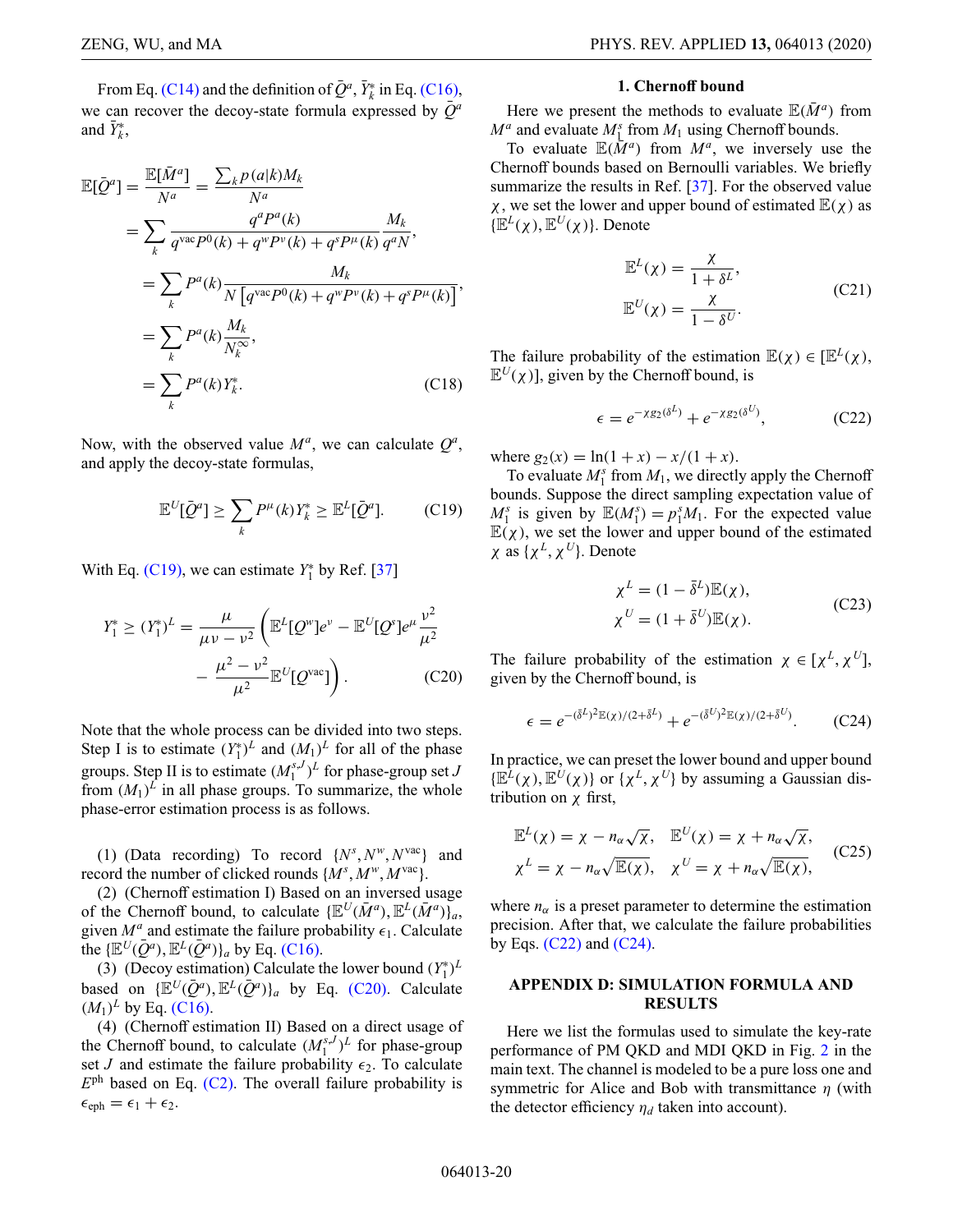### **1. Gain, yield, and error rate of PM QKD**

In PM QKD, suppose Alice and Bob emit the *k*-photon light  $\rho_k^{\delta}$  in Eq. [\(B35\),](#page-15-1) the yield (i.e., effective detection probability)  $Y_k$  is given by [cf. Eq. (B13) in Ref. [\[20\]](#page-21-17) ],

$$
Y_k \approx 1 - (1 - 2p_d)(1 - \eta)^k, \tag{D1}
$$

suppose Alice and Bob emit the coherent states  $\rho$  in Eq. [\(B8\)](#page-12-1) with  $\mu_a = \mu_b = \mu/2$ , the gain (i.e., effective detection probability)  $Q_{\mu}$  is [cf. Eq. (B14) in Ref. [\[20\]](#page-21-17) ]

$$
Q_{\mu} \approx 1 - (1 - 2p_d)e^{-\eta \mu}.
$$
 (D2)

As stated in the main text, the quantum bit error rate *Ejs* is mainly composed of three components. The first one is the intrinsic error  $e_{\Delta}(j_s)$  caused by phase mismatch when  $j_s \neq 0$ ,

$$
e_{\Delta}(j_s) = \begin{cases} \sin^2\left(\frac{\pi j_s}{D}\right), & j_s \leq \frac{D}{2}, \\ \sin^2\left(\frac{\pi}{2} - \frac{\pi j_s}{D}\right), & j_s > \frac{D}{2}, \end{cases}
$$
 (D3)

which is related to the index deviation *js*. The second one is the extra misalignment error  $e_0$ , caused by phase fluctuation. Here we regard  $e_0$  and  $e_{\Delta}(i_s)$  as being caused by independent factors, and the overall misalignment error is  $e_d(j_s) = e_0 + e_\Delta(j_s)$ . Also, the dark-count effect will contribute to the bit error. The overall bit error rate  $E_{\mu}^{(j_s)}$  is then

given by [cf. Eq. (B22) in Ref. [\[20\]](#page-21-17) ]

$$
E_{\mu}^{(j_s)} = [p_d + \eta \mu (e_{\Delta}(j_s) + e_0)] \frac{e^{-\eta \mu}}{Q_{\mu}}, \quad (D4)
$$

where  $p_d$  is the dark-count rate.

Similarly, the overall bit error rate for the *k*-photon light can be estimated by [cf. Eq.  $(B20)$  in Ref.  $[20]$ ]

$$
e_k^{(j_s)} = \frac{p_d(1-\eta)^k + [e_\Delta(j_s) + e_0][1 - (1-\eta)^k]}{Y_k}
$$
 (D5)

when the phase deviation  $\delta$  belongs to group  $i_s$ .

The key-rate formula is listed in Eq.  $(10)$  of the main test. In the original PM QKD analysis, the phase-error rate  $E^X$  is bounded by [cf. Eq. (C3) in Ref. [\[20\]](#page-21-17) ]

$$
E_{\mu}^{X} \le q_{0}e_{0}^{Z} + (q_{1}e_{1}^{Z} + q_{3}e_{3}^{Z} + q_{5}e_{5}^{Z})
$$
  
+ (1 - q\_{0} - q\_{1} - q\_{3} - q\_{5}). (D6)  
mulation formulas for MDD OKD protocols

**2. Simulation formulas for MDI QKD protocols**

The key rate of MDI QKD is [\[14\]](#page-21-12)

$$
R_{\rm MDI} = \frac{1}{2} \{ Q_{11} [1 - H(e_{11})] - f Q_{\rm rect} H(E_{\rm rect}) \}, \quad (D7)
$$

where  $Q_{11} = \mu_a \mu_b e^{-\mu_a - \mu_b} Y_{11}$  and 1/2 is the basis sifting factor. We take this formula from Eq. (B27) in Ref. [\[35\]](#page-22-3). In simulation, the gain and error rates are

$$
Y_{11} = (1 - p_d)^2 \left[ \frac{\eta_a \eta_b}{2} + (2\eta_a + 2\eta_b - 3\eta_a \eta_b) p_d + 4(1 - \eta_a)(1 - \eta_b) p_d^2 \right],
$$
  
\n
$$
e_{11} = e_0 Y_{11} - (e_0 - e_d)(1 - p_d^2) \frac{\eta_a \eta_b}{2},
$$
  
\n
$$
Q_{\text{rect}} = Q_{\text{rect}}^{(C)} + Q_{\text{rect}}^{(E)},
$$
  
\n
$$
Q_{\text{rect}}^{(C)} = 2(1 - p_d)^2 e^{-\mu'/2} [1 - (1 - p_d)e^{-\eta_a \mu_a/2}] [1 - (1 - p_d)e^{-\eta_b \mu_b/2}],
$$
  
\n
$$
Q_{\text{rect}}^{(E)} = 2p_d(1 - p_d)^2 e^{-\mu'/2} [I_0(2x) - (1 - p_d)e^{-\mu'/2}],
$$
  
\n
$$
E_{\text{rect}} Q_{\text{rect}} = e_d Q_{\text{rect}}^{(C)} + (1 - e_d) Q_{\text{rect}}^{(E)},
$$
  
\n(108)

where  $\mu'$  denotes the average number of photons reaching Eve's beam splitter,  $\mu_a = \mu_b = \mu/2$ ,  $\eta_a = \eta_b = \eta$ , and

$$
\mu' = \eta_a \mu_a + \eta_b \mu_b,
$$
  

$$
x = \frac{1}{2} \sqrt{\eta_a \mu_a \eta_b \mu_b}.
$$
 (D9)

We take these formulas from Eqs. (A9), (A11), (B7), and  $(B28)$ – $(B31)$  in Ref. [\[35\]](#page-22-3).

The linear key-rate bound of repeaterless point-to-point QKD protocol used in the main text is [\[18\]](#page-21-15)

$$
R_{\text{PLOB}} = -\log_2(1 - \eta). \tag{D10}
$$

#### **3. Comparison of PM QKD key rates**

Here, we compare PM QKD performance in our analysis with the previous analysis [\[20\]](#page-21-17) in the asymptotic case. The channel and detector parameters are listed in the main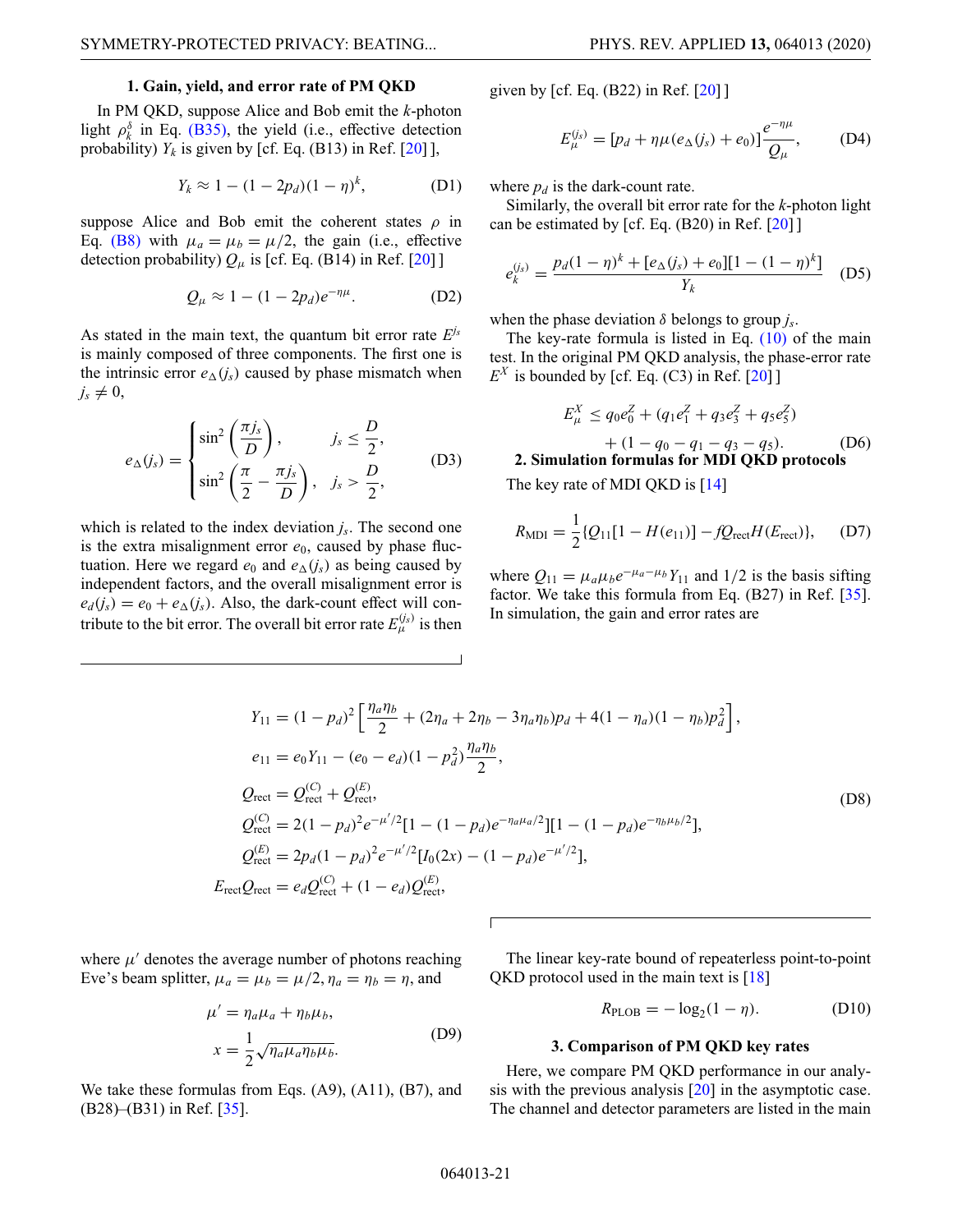<span id="page-21-27"></span>

FIG. 7. Comparison of PM QKD performance with the previous analysis [\[20\]](#page-21-17) and our results. We set the typical intrinsic misalignment error rates to be 5 and 9%.

text. In Fig. [7,](#page-21-27) we show the comparison results when the misalignment error  $e_d(0)$  is 5 and 9%. Clearly, our analysis makes PM QKD more robust against the noise.

- <span id="page-21-0"></span>[1] C. H. Bennett and G. Brassard, in *Proc. IEEE International Conference on Computers, Systems and Signal Processing* (IEEE, NY, 1984), p. 175.
- <span id="page-21-1"></span>[2] Artur K. Ekert, Quantum Cryptography Based on Bell's Theorem, [Phys. Rev. Lett.](https://doi.org/10.1103/PhysRevLett.67.661) **67**, 661 (1991).
- <span id="page-21-2"></span>[3] F. Xu, X. Ma, Q. Zhang, H.-K. Lo, and J.-W. Pan, Secure [quantum key distribution with realistic devices,](https://doi.org/10.1103/RevModPhys.92.025002) Rev. Mod. Phys. **92**, 025002 (2020).
- <span id="page-21-3"></span>[4] D. Mayers, Unconditional security in quantum cryptography, [J. ACM \(JACM\)](https://doi.org/10.1145/382780.382781) **48**, 351 (2001).
- <span id="page-21-26"></span>[5] H. K. Lo and H. F. Chau, Unconditional security of quan[tum key distribution over arbitrarily long distances,](https://doi.org/10.1126/science.283.5410.2050) Science **283**, 2050 (1999).
- <span id="page-21-4"></span>[6] P. W. Shor and J. Preskill, Simple Proof of Security of the [BB84 Quantum Key Distribution Protocol,](https://doi.org/10.1103/PhysRevLett.85.441) Phys. Rev. Lett. **85**, 441 (2000).
- <span id="page-21-5"></span>[7] Michael Ben-Or, Michał Horodecki, Debbie W. Leung, Dominic Mayers, and Jonathan Oppenheim, in *Theory of Cryptography*, edited by Joe Kilian (Springer Berlin Heidelberg, Berlin, Heidelberg, 2005), p. 386.
- <span id="page-21-6"></span>[8] Renato Renner and Robert König, in *Theory of Cryptography: Second Theory of Cryptography Conference*, edited by Joe Kilian (Springer Berlin Heidelberg, Berlin, Heidelberg, 2005), p. 407.
- <span id="page-21-7"></span>[9] [Renato Renner, Security of quantum key distribution,](https://doi.org/10.1142/S0219749908003256) Int. J. Quantum Inf. **6**, 1 (2008).
- <span id="page-21-8"></span>[10] Chi-Hang Fred Fung, Xiongfeng Ma, and H. F. Chau, Practical issues in quantum-key-distribution postprocessing, Phys. Rev. A **81**[, 012318 \(2010\).](https://doi.org/10.1103/PhysRevA.81.012318)
- <span id="page-21-9"></span>[11] Daniel Gottesman, Hoi-Kwong Lo, Norbert Lütkenhaus, and John Preskill, Security of quantum key distribution with imperfect devices, Quantum Inf. Comput. **4**, 325 (2004).
- <span id="page-21-10"></span>[12] N. Gisin, S. Fasel, B. Kraus, H. Zbinden, and G. Ribordy, Trojan-horse attacks on quantum-key-distribution systems, Phys. Rev. A **73**[, 022320 \(2006\).](https://doi.org/10.1103/PhysRevA.73.022320)
- <span id="page-21-11"></span>[13] Bing Qi, Chi-Hang Fred Fung, Hoi Kwong Lo, and Xiongfeng Ma, Time-shift attack in practical quantum cryptosystems, Quantum Inf. Comput. **7**, 73 (2007).
- <span id="page-21-12"></span>[14] Hoi-Kwong Lo, Marcos Curty, and Bing Qi, Measurement-[Device-Independent Quantum Key Distribution,](https://doi.org/10.1103/PhysRevLett.108.130503) Phys. Rev. Lett. **108**, 130503 (2012).
- <span id="page-21-13"></span>[15] H.-J. Briegel, W. Dür, J. I. Cirac, and P. Zoller, Quantum Repeaters: The Role of Imperfect Local Operations [in Quantum Communication,](https://doi.org/10.1103/PhysRevLett.81.5932) Phys. Rev. Lett. **81**, 5932 (1998).
- [16] L.-M. Duan, M. D. Lukin, J. Ignacio Cirac, and Peter Zoller, Long-distance quantum communication with atomic ensembles and linear optics, Nature **414**[, 413 \(2001\).](https://doi.org/10.1038/35106500)
- <span id="page-21-14"></span>[17] Koji Azuma, Kiyoshi Tamaki, and Hoi-Kwong Loo, Allphotonic quantum repeaters, [Nat. Commun.](https://doi.org/10.1038/ncomms7787) **6**, 6787 (2015).
- <span id="page-21-15"></span>[18] Stefano Pirandola, Riccardo Laurenza, Carlo Ottaviani, and Leonardo Banchi, Fundamental limits of repeaterless quantum communications, Nat. Commun. **8**[, 15043 \(2017\).](https://doi.org/10.1038/ncomms15043)
- <span id="page-21-16"></span>[19] M. Lucamarini, Z. L. Yuan, J. F. Dynes, and A. J. Shields, Overcoming the rate–distance limit of quantum key distribution without quantum repeaters, Nature **557**[, 400 \(2018\).](https://doi.org/10.1038/s41586-018-0066-6)
- <span id="page-21-17"></span>[20] Xiongfeng Ma, Pei Zeng, and Hongyi Zhou, Phase-[Matching Quantum Key Distribution,](https://doi.org/10.1103/PhysRevX.8.031043) Phys. Rev. X **8**, 031043 (2018).
- <span id="page-21-18"></span>[21] Jie Lin and Norbert Lütkenhaus, Simple security analysis of phase-matching measurement-device-independent [quantum key distribution,](https://doi.org/10.1103/PhysRevA.98.042332) Phys. Rev. A **98**, 042332 (2018).
- <span id="page-21-19"></span>[22] Kento Maeda, Toshihiko Sasaki, and Masato Koashi, Repeaterless quantum key distribution with efficient [finite-key analysis overcoming the rate-distance limit,](https://doi.org/10.1038/s41467-019-11008-z) Nat. Commun. **10**, 3140 (2019).
- <span id="page-21-20"></span>[23] Kiyoshi Tamaki, Hoi-Kwong Lo, Wenyuan Wang, and Marco Lucamarini, Information theoretic security of quantum key distribution overcoming the repeaterless secret key capacity bound, arXiv:1805.05511 (2018).
- [24] Xiang-Bin Wang, Zong-Wen Yu, and Xiao-Long Hu, Sending or not sending: Twin-field quantum key distrbution with large misalignment error, arXiv: 1805.09222 (2018).
- [25] Chaohan Cui, Zhen-Qiang Yin, Rong Wang, Wei Chen, Shuang Wang, Guang-Can Guo, and Zheng-Fu Han, Twin-Field Quantum Key Distribution Without Phase Postselection, [Phys. Rev. Appl.](https://doi.org/10.1103/PhysRevApplied.11.034053) **11**, 034053 (2019).
- <span id="page-21-21"></span>[26] Marcos Curty, Koji Azuma, and Hoi-Kwong Lo, Simple security proof of twin-field type quantum key distribution protocol, [npj Quantum Inf.](https://doi.org/10.1038/s41534-018-0113-z) **5**, 1 (2019).
- <span id="page-21-22"></span>[27] Charles H. Bennett, Quantum Cryptography Using any [Two Nonorthogonal States,](https://doi.org/10.1103/PhysRevLett.68.3121) Phys. Rev. Lett. **68**, 3121 (1992).
- <span id="page-21-23"></span>[28] Agnes Ferenczi, Security proof methods for quantum key distribution protocols, Ph.D. thesis (2013).
- <span id="page-21-24"></span>[29] M. Koashi, Simple security proof of quantum key distribu[tion based on complementarity,](https://doi.org/10.1088/1367-2630/11/4/045018) New J. Phys. **11**, 045018 (2009).
- <span id="page-21-25"></span>[30] Toshihiko Sasaki, Yoshihisa Yamamoto, and Masato Koashi, Practical quantum key distribution protocol with[out monitoring signal disturbance,](https://doi.org/10.1038/nature13303) Nature **509**, 475 (2014).